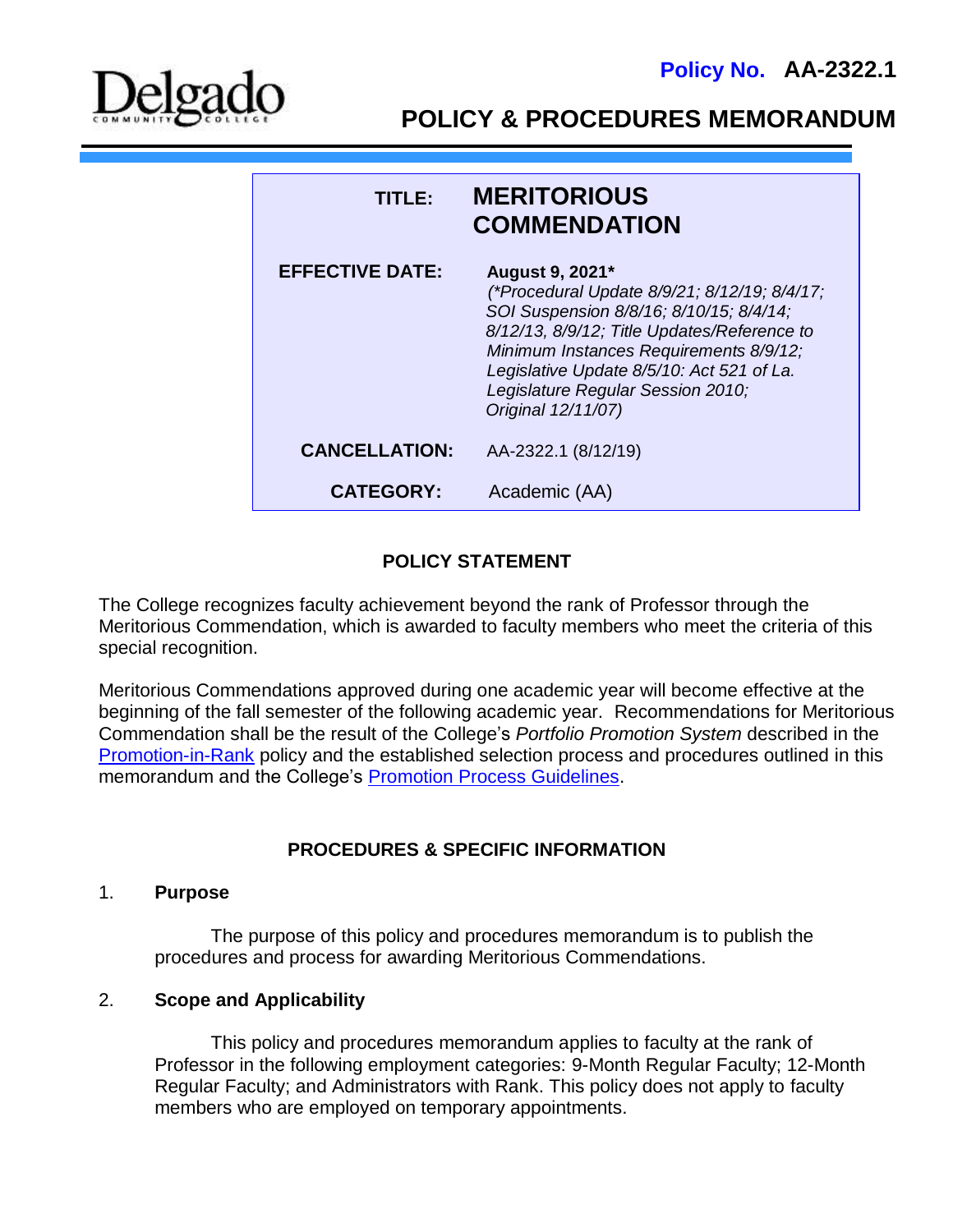# 3. **General**

The College recognizes faculty achievement beyond the rank of Professor through the Meritorious Commendation, which is awarded to faculty members who meet the criteria of this special recognition. Faculty members who seek this award must complete all requirements for promotion to the rank of Professor as described in the [Promotion-in-](http://docushare3.dcc.edu/docushare/dsweb/Get/Document-141)[Rank policy,](http://docushare3.dcc.edu/docushare/dsweb/Get/Document-141) *and* they must also demonstrate outstanding achievement, recognition, and/or service to the field of education or one's discipline external to the College at the local, regional, or national level as described in this memorandum. Recipients of this commendation are rewarded in accordance with the College's [Meritorious Award](http://docushare3.dcc.edu/docushare/dsweb/Get/Document-4044)  [Specifications.](http://docushare3.dcc.edu/docushare/dsweb/Get/Document-4044)

Faculty members apply for Meritorious Commendation through the same yearly application and recommendation process for those faculty members applying for promotions in rank. They are responsible for familiarizing themselves with the *Portfolio Evaluation System* and the *Portfolio Promotion System* in order that their annual goals can be set accordingly. The Portfolio Promotion System is described in the [Promotion-in-](http://docushare3.dcc.edu/docushare/dsweb/Get/Document-141)[Rank](http://docushare3.dcc.edu/docushare/dsweb/Get/Document-141) policy, and the selection process and procedures are outlined in this memorandum and the College's [Promotion Process Guidelines.](http://docushare3.dcc.edu/docushare/dsweb/Get/Document-2820/2321-1I+Promotion+Process+Guidelines+update+Fall+2007.doc) Questions should be directed to the appropriate supervisor.

# 4. **Requirements for Meritorious Commendation**

To earn Meritorious Commendation, a Professor must have completed a minimum of three years (six semesters, not including summer) of continuous service (approved paid leaves of absence will be counted as part of this requirement; unpaid leaves of absence will not be counted as part of this requirement, but time immediately before and after the leave may be used to fulfill this requirement) of continuous service in present rank at Delgado Community College. The candidate must have participated in the Annual Portfolio Evaluation System while at the College and received a rank of 4 or 5 on the annual evaluations for the last three consecutive academic years. A meritorious commendation portfolio may be submitted at the beginning of the fourth year of employment at the rank of Professor. Documentation from the academic year in which the applicant previously applied for the last approved promotion may be considered.

In addition to demonstrating participation in the categories required for promotion to the rank of Professor as described in the [Promotion-in-Rank](http://docushare3.dcc.edu/docushare/dsweb/Get/Document-141) policy, the portfolios of faculty members applying for Meritorious Commendation must also demonstrate participation in the additional category as follows *(*see Division Committee *Individual* Recommendation Form for Meritorious Commendation, Form 2322/002, for minimum instances requirements for each category):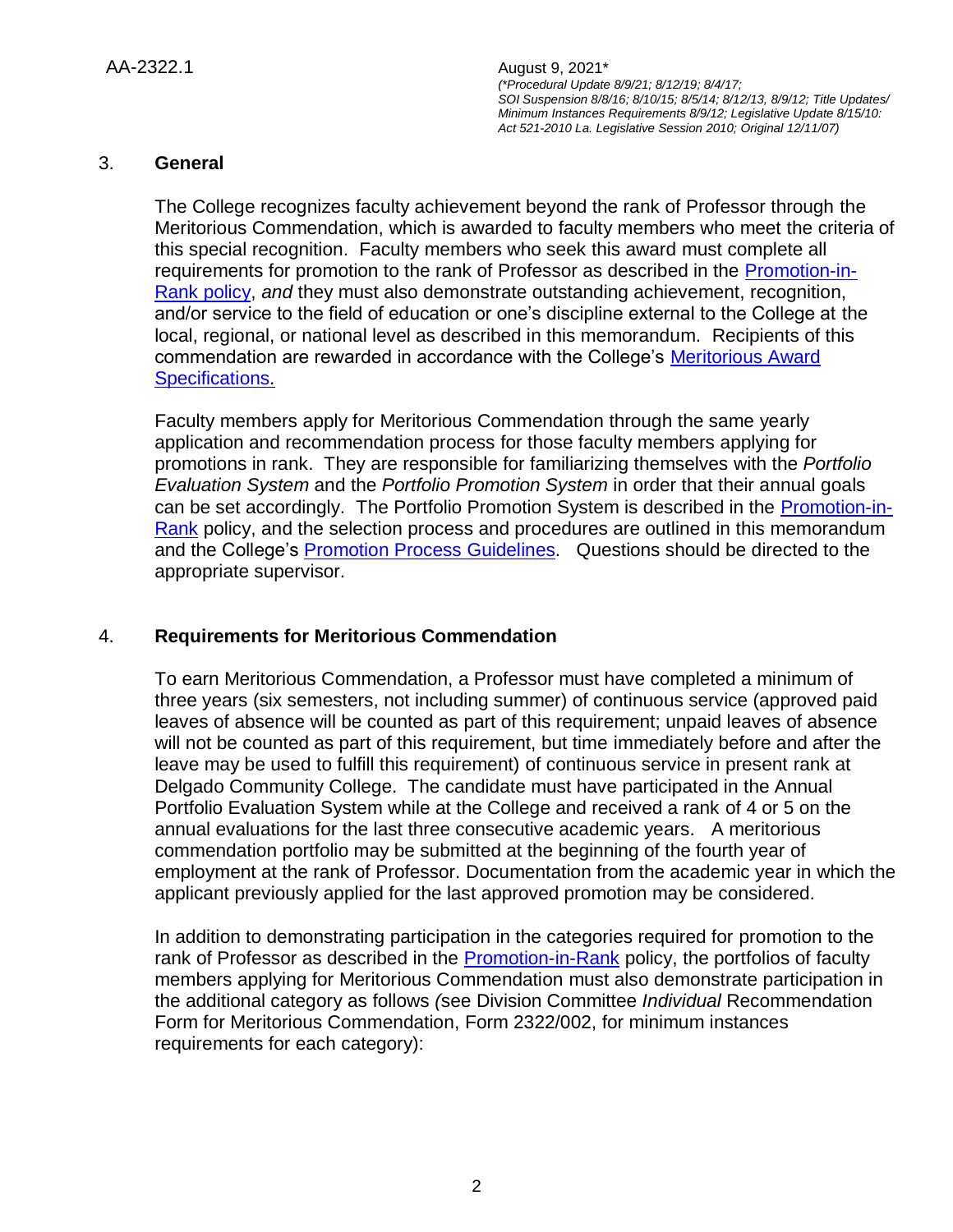*Achievements and/or service to the profession or discipline external to the College:* Applicants must document accomplishments, recognition, and/or service at the local, regional or national level external to the College, at least once during the five preceding academic years, not including the current academic year and any year prior to the academic year in which the applicant previously applied for the approved promotion to professor.

# 5. **Required Format of the Meritorious Commendation Portfolio**

The portfolios of faculty members applying for Meritorious Commendation must adhere to the same required portfolio format as outlined in the College's Promotion-in-Rank policy; however, the following must also be included:

*Documentation of achievements and/or service to the profession or discipline external to the College for one of the five preceding academic years, not including the current academic year nor any year prior to the academic year in which the applicant previously applied for the approved promotion to professor.* Documentation from the academic year in which the applicant previously applied for the last approved promotion may be considered.

# 6. **Recommendation Procedure and Forms**

All recommendations for Meritorious Commendation shall be the result of the yearly process for the *Promotion Portfolio System* as described in the [Promotion-in-Rank](http://docushare3.dcc.edu/docushare/dsweb/Get/Document-141) policy and the established selection process and procedures outlined the College's Promotion [Process Guidelines,](http://docushare3.dcc.edu/docushare/dsweb/Get/Document-2820/2321-1I+Promotion+Process+Guidelines+update+Fall+2007.doc) using the following forms designed specifically for Meritorious Commendation:

*Attachments:*

*Meritorious Commendation Forms (Attachments A – G):*

| Attachment A - | <b>Application for Meritorious Commendation:</b><br>Verification of Meritorious Commendation Eligibility Form (Form<br>2322/001A) |
|----------------|-----------------------------------------------------------------------------------------------------------------------------------|
|                | Verification of Meritorious Commendation Documentation Form<br>(Form 2322/001B)                                                   |
|                | Meritorious Commendation Portfolio Routing Sheet<br>(Form 2322/001C)                                                              |
| Attachment B - | Division Committee <i>Individual</i> Recommendation Form for<br>Meritorious Commendation (Form 2322/002)                          |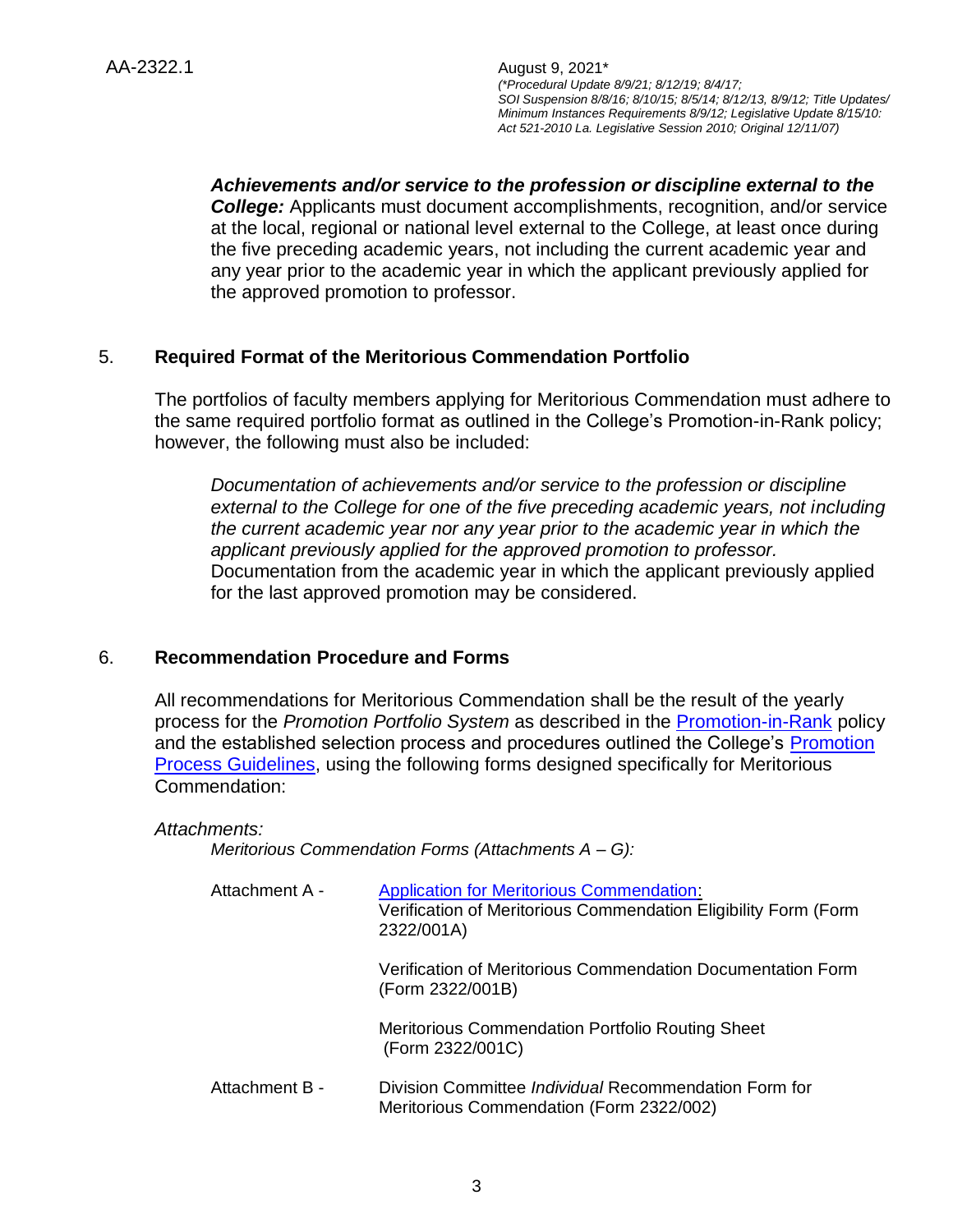|                | SOI Suspension 8/8/16; 8/10/15; 8/5/14; 8/12/13, 8/9/12; Title Updates/<br>Minimum Instances Requirements 8/9/12; Legislative Update 8/15/10:<br>Act 521-2010 La. Legislative Session 2010; Original 12/11/07) |
|----------------|----------------------------------------------------------------------------------------------------------------------------------------------------------------------------------------------------------------|
| Attachment C - | Division Committee Recommendation Form for Meritorious<br>Commendation (Form 2322/003)                                                                                                                         |
| Attachment D - | College Committee Individual Recommendation Form for<br>Meritorious Commendation (Form 2322/004)                                                                                                               |
| Attachment E - | College Committee Recommendation Form for Meritorious<br>Commendation (Form 2322/005)                                                                                                                          |
| Attachment F - | Academic Affairs Promotion Appeals Council Individual<br>Recommendation Form for Meritorious Commendation (Form 2322/006)                                                                                      |
| Attachment G - | Academic Affairs Promotion Appeals Council Recommendation<br>Form for Meritorious Commendation (Form 2322/007)                                                                                                 |
| Attachment H - | <b>Delgado Community College Meritorious Award Specifications</b>                                                                                                                                              |

*(\*Procedural Update 8/9/21; 8/12/19; 8/4/17;* 

# *Policy Reference:*

Policy and Procedures Memorandum [Promotion-in-Rank](http://docushare3.dcc.edu/docushare/dsweb/Get/Document-141) [Promotion Process Guidelines](http://docushare3.dcc.edu/docushare/dsweb/Get/Document-2820/2321-1I+Promotion+Process+Guidelines+update+Fall+2007.doc) (Procedures published in accordance with AA-2321.1I, *Promotion-in-Rank)*

Policy and Procedures Memorandum Professional and Educational Requirements for **[Faculty](http://docushare.dcc.edu/dscgi/ds.py/Get/File-137/2122-4f.DOC)** 

Policy and Procedures Memorandum **Faculty Evaluation and Improvement of Instruction** 

*Procedural Updates:*

*Vice Chancellor for Learning and Student Development Approval/ Vice Chancellor for Academic Affairs Approval:*

Legislative Update 8/15/10: Act 521 of Louisiana Legislature Regular Session 2010 Title Updates/Reference to Minimum Instances Requirements 8/9/12 Suspension of SOI Requirement 8/8/16; 8/10/15; 8/5/14; 8/12/13, 8/9/12 Procedural Update as per Faculty Evaluation Policy Update Procedural Update 8/4/17 Procedural Update Effective 8/12/19

*Vice Chancellor for Academic and Student Affairs Approval:* Procedural Update Effective 8/9/21

# *Distribution:*

Distributed Electronically Via the College's Website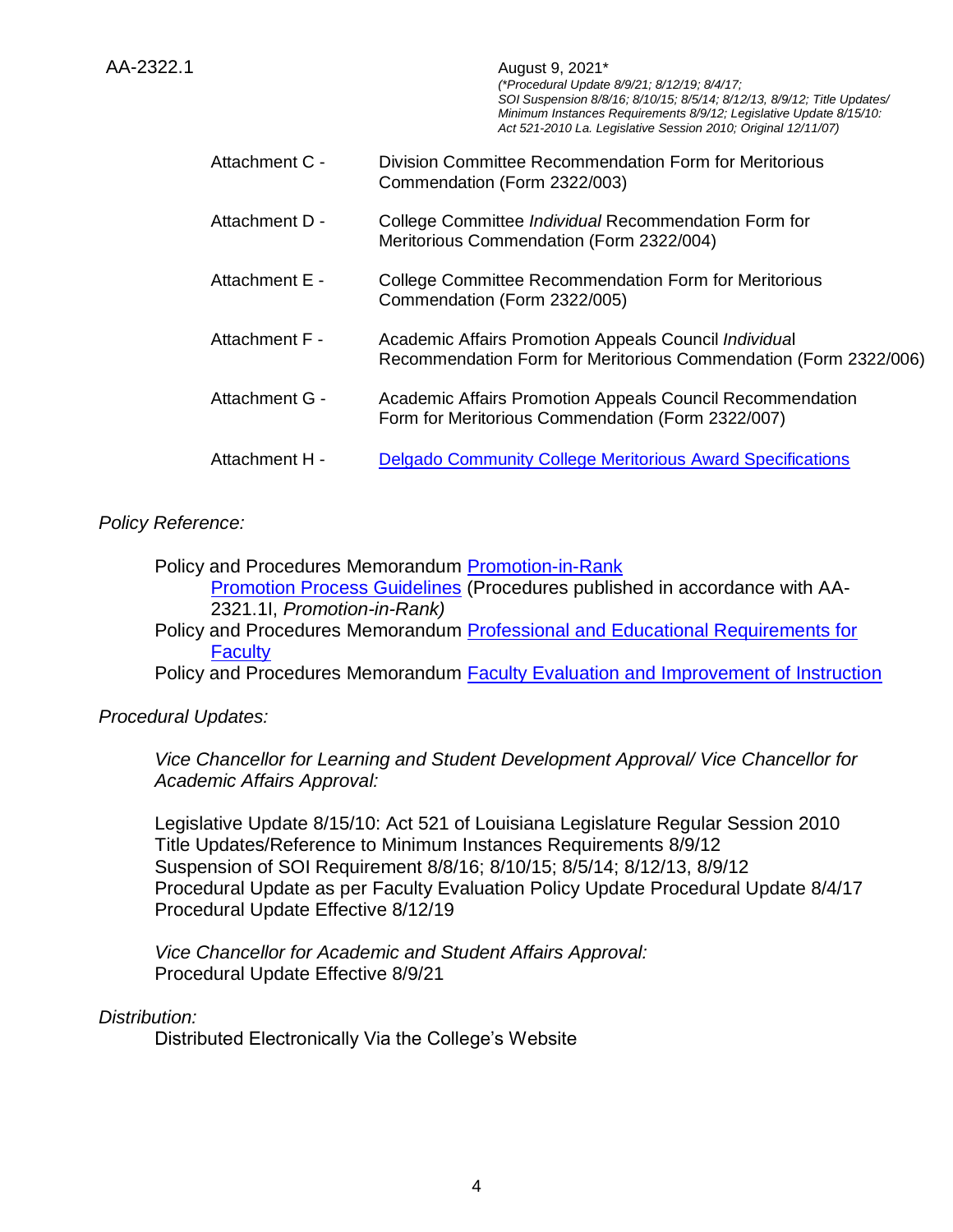Attachment A



**\_\_\_\_\_\_\_\_\_\_\_\_\_\_\_\_\_\_\_\_\_\_\_\_\_\_\_\_\_\_\_\_\_**

# **APPLICATION FOR MERITORIOUS COMMENDATION**

Form 2322/001A Verification of Meritorious Commendation Eligibility Form Form 2322/001B Verification of Meritorious Commendation Documentation Form Form 2322/001C Meritorious Commendation Portfolio Routing Sheet

**\_\_\_\_\_\_\_\_\_\_\_\_\_\_\_\_\_\_\_\_\_\_\_\_\_\_\_\_\_\_\_\_**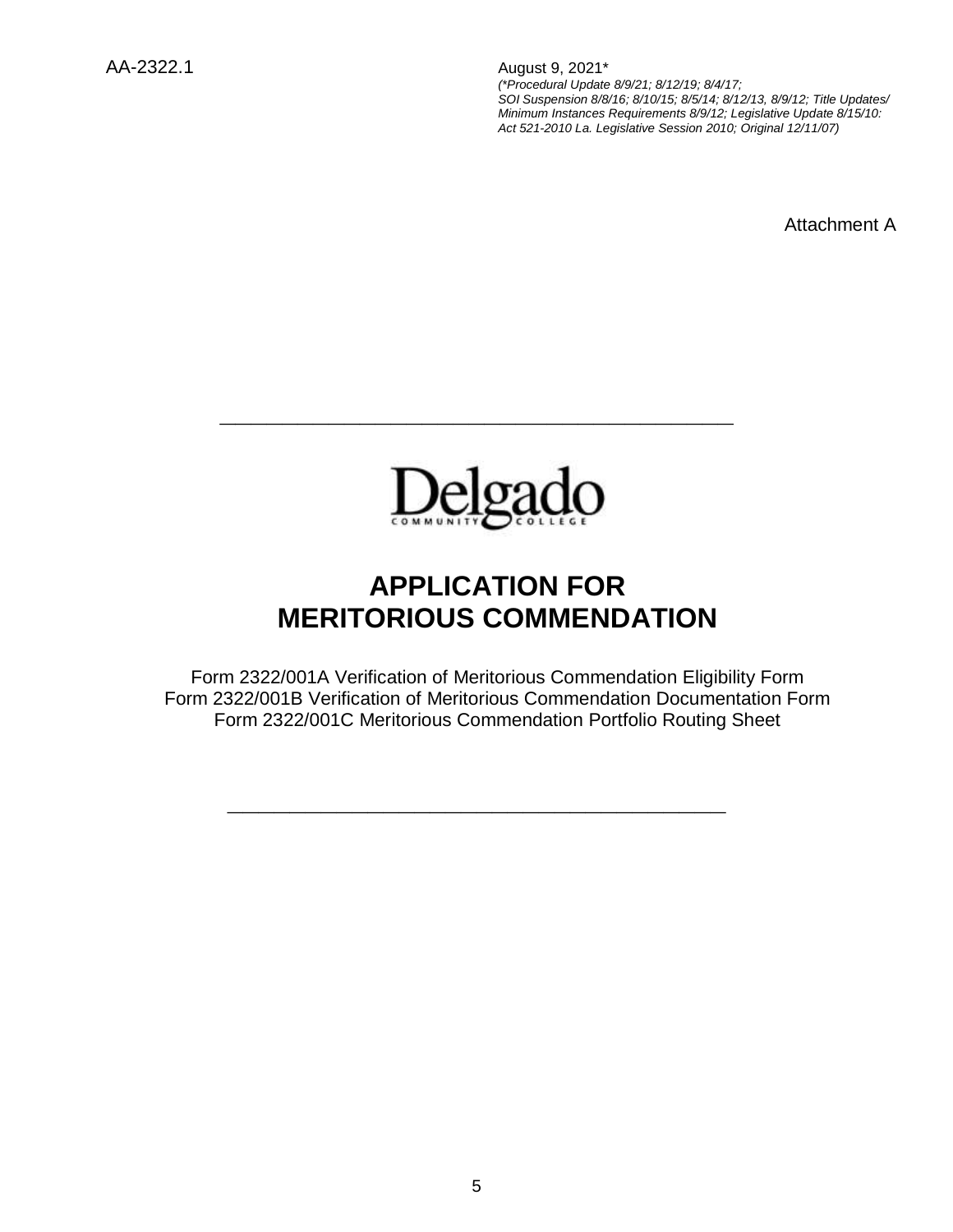

# **VERIFICATION OF ELIGIBILITY FOR MERITORIOUS COMMENDATION (Part A of Application)\***

**Applicant's Name** \_\_\_\_\_\_\_\_\_\_\_\_\_\_\_\_\_\_\_\_\_\_\_\_\_\_\_\_\_\_\_\_\_\_\_\_\_\_\_\_\_\_\_\_\_\_\_\_\_\_\_\_\_\_\_\_\_\_ **Division**\_\_\_\_\_\_\_\_\_\_\_\_\_\_\_\_\_\_\_\_\_\_\_\_\_\_\_\_\_\_\_\_\_\_\_\_\_\_\_\_**Date**\_\_\_\_\_\_\_\_\_\_\_\_\_\_\_\_\_\_\_ **Minimum Time-In-Rank Eligibility Requirement Present Rank**\_\_\_\_\_\_\_\_\_\_\_\_\_\_\_\_\_\_\_\_\_\_\_\_\_\_\_\_\_\_\_\_\_\_\_\_\_\_\_\_\_\_\_\_\_\_\_\_\_\_\_\_\_\_\_\_\_\_\_\_\_ Date of Last Promotion (or Hiring) (attach documentation) **Professional Preparation Eligibility\* Teaching Discipline**\_\_\_\_\_\_\_\_\_\_\_\_\_\_\_\_\_\_\_\_\_\_\_\_\_\_\_\_\_\_\_\_\_\_\_\_\_\_\_\_\_\_\_\_\_\_\_\_\_\_\_\_\_\_\_\_\_\_\_\_\_ **Minimum Credentials Held (yes/no)**\_\_\_\_\_\_\_\_\_\_\_\_\_\_\_\_\_\_\_\_\_\_\_\_\_\_\_\_\_\_\_\_\_\_\_\_\_\_ (attach transcripts) Academic Areas only: **Number of Graduate Credits in Discipline**\_\_\_\_\_\_\_\_\_\_\_\_\_\_\_\_\_ **Eligibility Based on Supervisor Evaluations\* Supervisor Evaluations indicate a rating of "4" or "5" for the last three consecutive academic years\* (yes/no)**\_\_\_\_\_\_\_\_\_\_\_\_\_\_\_\_\_\_\_\_\_\_\_\_\_\_\_\_\_\_\_\_\_\_\_\_\_\_\_\_\_ (attach summary sheets) ..................... The applicant meets the minimum Time-in-Rank requirements, Professional Preparation Eligibility requirements, and Eligibility Requirements based on Annual Supervisor Evaluations. Yes\_\_\_\_\_\_\_\_\_\_\_\_\_\_\_\_ No\_\_\_\_\_\_\_\_\_\_\_\_\_\_\_\_\_\_\_\_\_ Reason (if no) Signature of Division Dean **Date** Date \* After Division Dean has verified eligibility, this form and all attached documentation will be returned to the applicant. Only the Supervisor Evaluation Summary Sheets are to be included in the applicant's portfolio. College transcripts are NOT to be included. 

Form 2322/001A (8/21)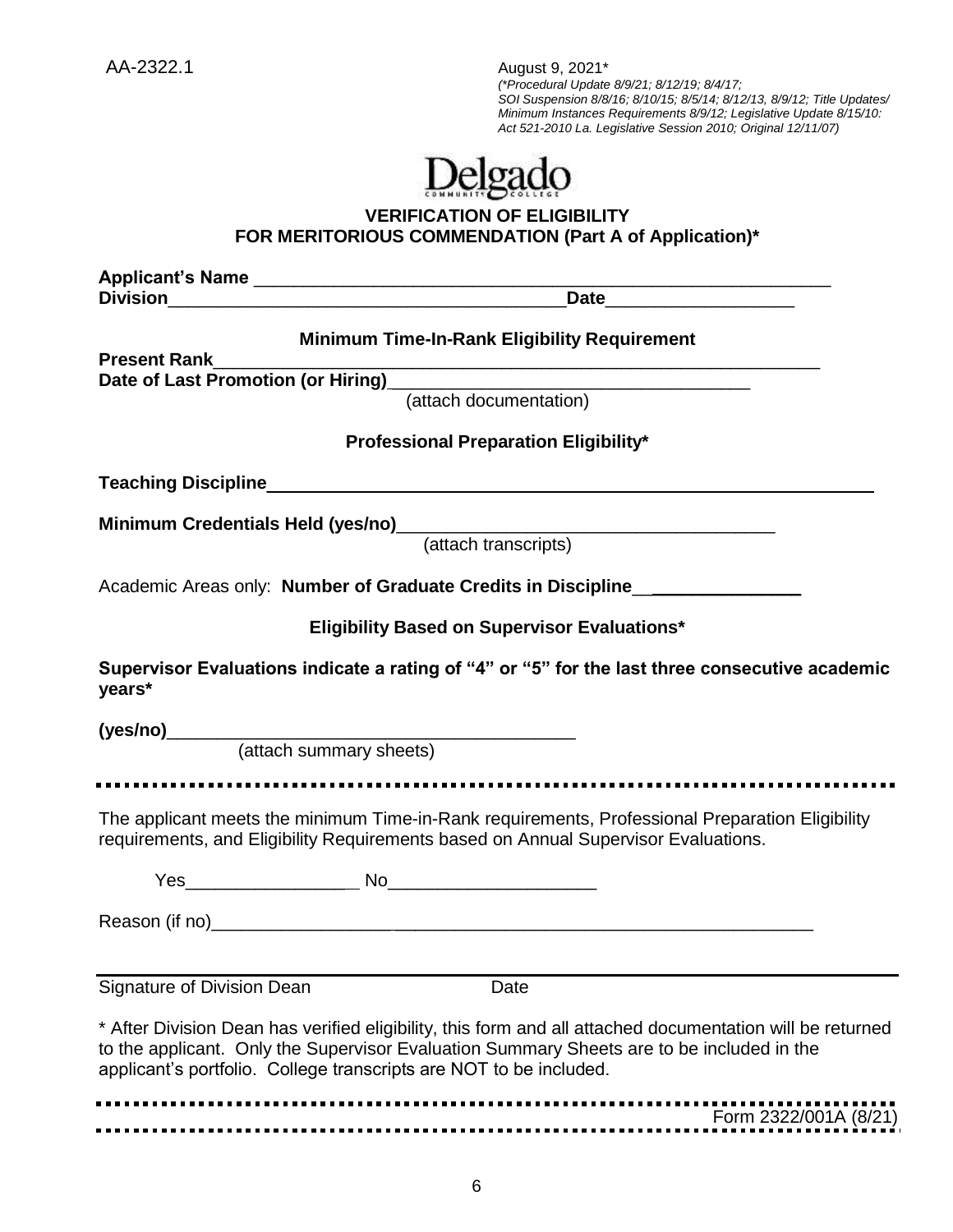AA-2322.1 August 9, 2021\*

*(\*Procedural Update 8/9/21; 8/12/19; 8/4/17; SOI Suspension 8/8/16; 8/10/15; 8/5/14; 8/12/13, 8/9/12; Title Updates/ Minimum Instances Requirements 8/9/12; Legislative Update 8/15/10: Act 521-2010 La. Legislative Session 2010; Original 12/11/07)*

# Delgado **VERIFICATION OF DOCUMENTATION for MERITORIOUS COMMENDATION Criteria**

# **(Part B of Application)**

# **Documented Performance Ability**

If supervisor's evaluations cannot be submitted for the last three consecutive academic years, explain the circumstances for each missing evaluation.

### **Supervisor Evaluations**

| Signature of Applicant     | Date |
|----------------------------|------|
| Signature of Division Dean | Date |

Form 2322/001B (8/21)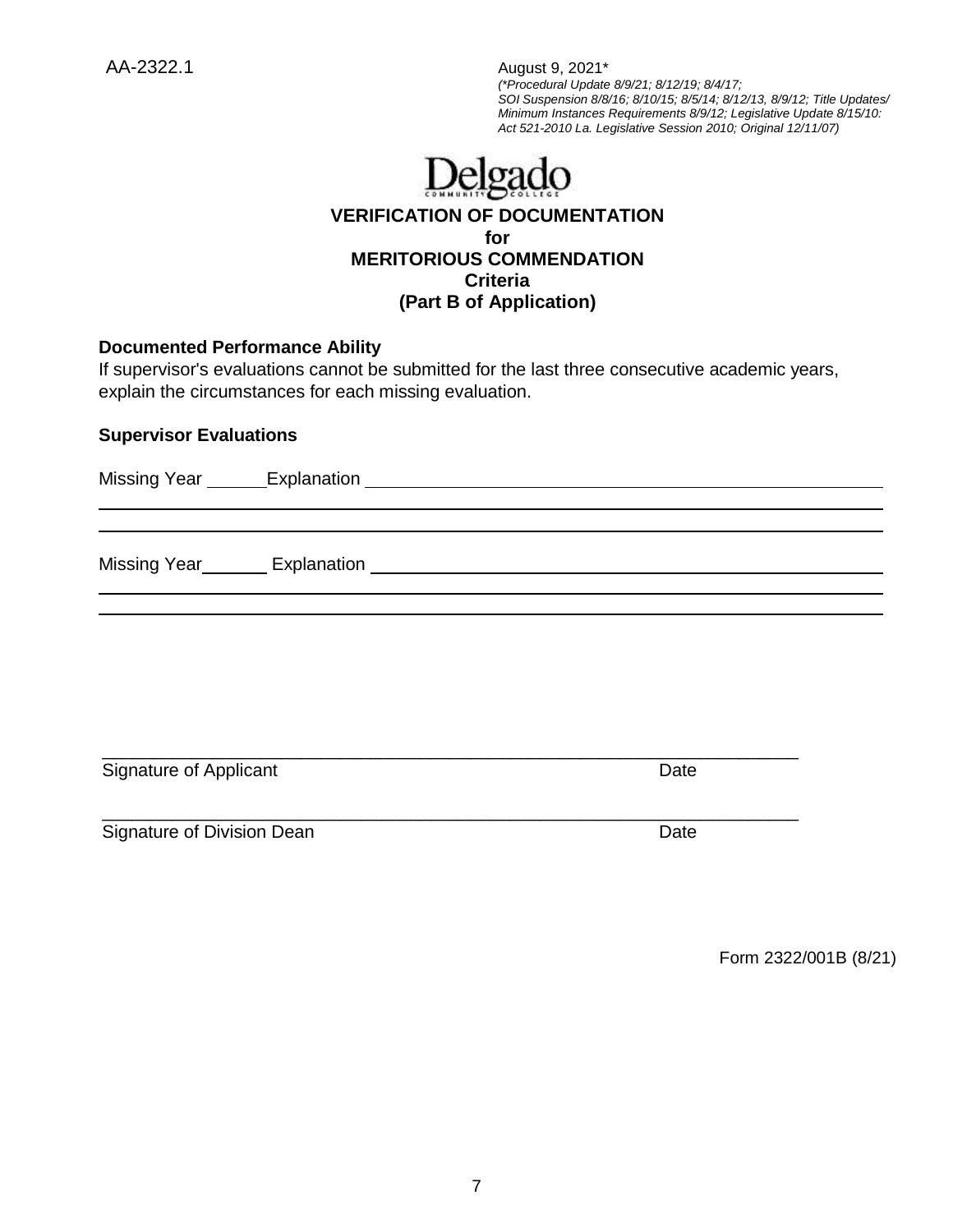# **MERITORIOUS COMMENDATION Portfolio Routing Sheet (Part C of Application)**

# **Required Format of the Meritorious Commendation Portfolio**

| <b>Yes</b> | <b>No</b> |                                                                                                                                                                                                                                                                                                                                                                                                                                                      |
|------------|-----------|------------------------------------------------------------------------------------------------------------------------------------------------------------------------------------------------------------------------------------------------------------------------------------------------------------------------------------------------------------------------------------------------------------------------------------------------------|
| $\Box$     | Ш         | Title Page----indicating name of applicant applying for Meritorious Commendation                                                                                                                                                                                                                                                                                                                                                                     |
| $\Box$     |           | <b>Table of Contents</b>                                                                                                                                                                                                                                                                                                                                                                                                                             |
| $\Box$     | □         | Verification of Meritorious Commendation Eligibility Form (Form 2322/001A)                                                                                                                                                                                                                                                                                                                                                                           |
| $\Box$     | □         | Verification of Meritorious Commendation Documentation Form (Form 2322/001B)                                                                                                                                                                                                                                                                                                                                                                         |
| П          | □         | Supervisor Evaluation Summary Sheets for the last three consecutive academic years.<br>The summary sheets must not include a supervisor evaluation for the current academic<br>year and any year prior to the academic year in which the applicant previously applied for<br>the approved promotion to professor. Documentation from the academic year in which the<br>applicant previously applied for the last approved promotion may be included. |
| П          | ΙI        | Preliminary Evaluation Agreements for the last three consecutive academic years, and, if<br>relevant, for each additional applicable academic year for which documentation is<br>provided.                                                                                                                                                                                                                                                           |
|            |           |                                                                                                                                                                                                                                                                                                                                                                                                                                                      |

- $\square$   $\square$  Documentation of achievements and contributions related to the Preliminary Evaluation Agreement goals in the areas of (1) teaching and related activities/academic support, (2) service to students, departments, division and the College, and (3) professional service and/or development for a minimum of three of the five preceding applicable academic years for each area. Documentation for other accomplishments and contributions *may* also be included. Documents from the current academic year must not be included, nor any documentation *prior to* the academic year in which the applicant previously applied for the approved promotion to professor. Documentation from the academic year in which the applicant previously applied for the last approved promotion may be included.
- $\square$   $\square$  Documentation of leadership and sharing of expertise from date of present rank of professor for a minimum of three of the five preceding applicable academic years, not including the current academic year and any year prior to the academic year in which the applicant previously applied for the approved promotion to professor must be included. Documentation from the academic year in which the applicant previously applied for the last approved promotion may be included.
- $\square$   $\square$  Documentation of achievements and/or service to the profession or discipline external to the College for one of the five preceding academic years, not including the current academic year and any year prior to the academic year in which the applicant previously applied for the approved promotion to professor must be included. Documentation from the academic year in which the applicant previously applied for the last approved promotion may be included.

The Portfolio contains the required elements listed above.

\_\_\_\_\_\_\_\_\_\_\_\_\_\_\_\_\_\_\_\_\_\_\_\_\_\_\_\_\_\_\_\_\_\_\_\_\_\_\_\_\_\_\_\_\_\_\_\_\_\_ \_\_\_\_\_\_\_\_\_\_\_\_\_\_\_\_\_\_\_\_\_ Signature of Applicant Date Controller Controller Controller Controller Controller Controller Controller Controller \_\_\_\_\_\_\_\_\_\_\_\_\_\_\_\_\_\_\_\_\_\_\_\_\_\_\_\_\_\_\_\_\_\_\_\_\_\_\_\_\_\_\_\_\_\_\_\_\_\_\_ \_\_\_\_\_\_\_\_\_\_\_\_\_\_\_\_\_\_\_\_\_\_\_ Signature of Division Dean **Date** Date Date Form 2322/001C (8/21)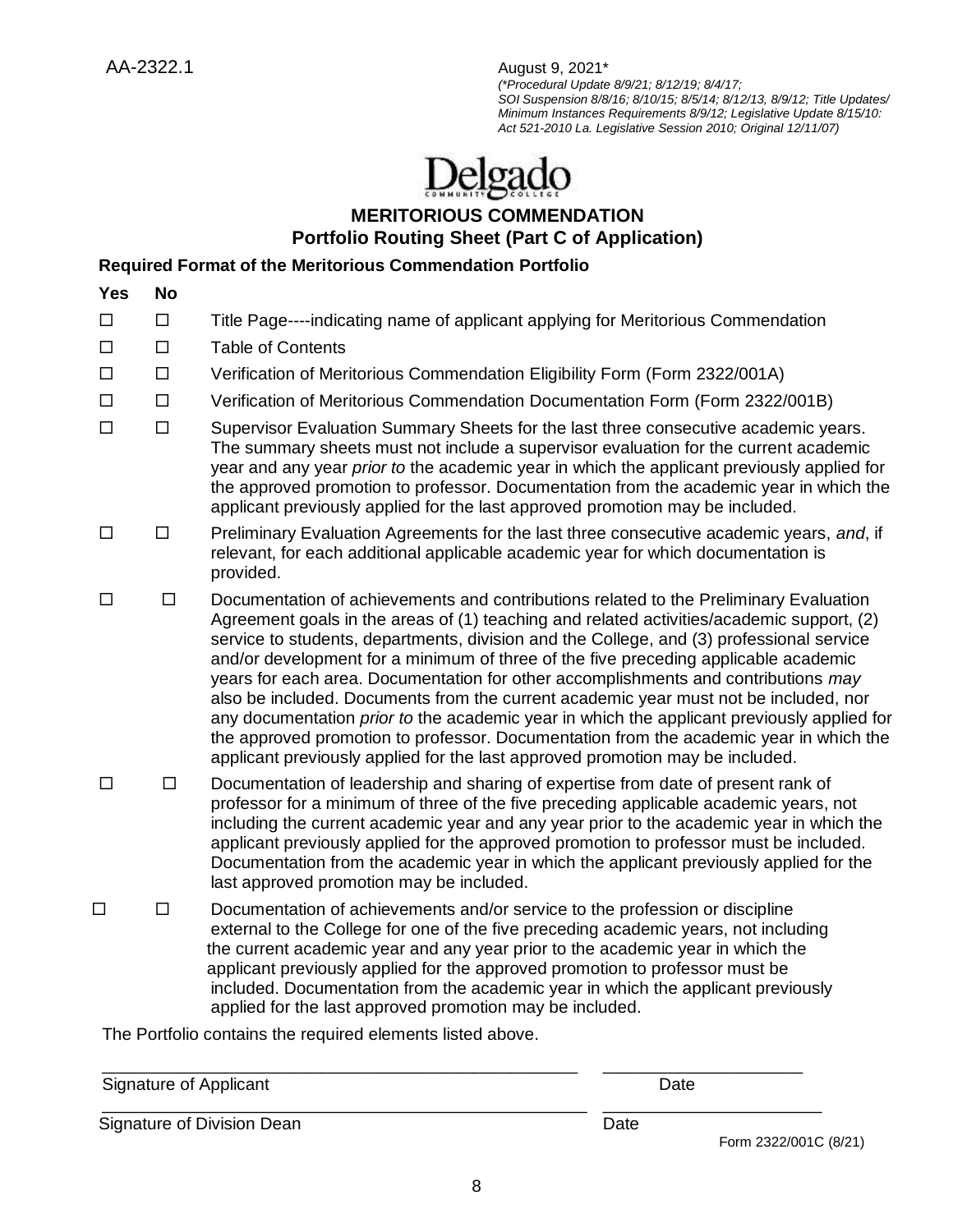Attachment B

# Delgado

# **DIVISION COMMITTEE** *INDIVIDUAL* **RECOMMENDATION FORM for MERITORIOUS COMMENDATION To be used by Division Committee Members**

| Applying For                                                                     | <u> 1980 - John Stein, Amerikaansk politiker (* 1900)</u>      | Date of Promotion to Professor <b>Example 20</b> No. 2014 19:30 No. 2014                                                                                                                                                       |
|----------------------------------------------------------------------------------|----------------------------------------------------------------|--------------------------------------------------------------------------------------------------------------------------------------------------------------------------------------------------------------------------------|
|                                                                                  |                                                                |                                                                                                                                                                                                                                |
| <b>Supervisor Evaluations:</b> (must be "4" or "5" for all three years)<br>Note: | Evaluations from current academic year are not to be included. |                                                                                                                                                                                                                                |
|                                                                                  |                                                                |                                                                                                                                                                                                                                |
| Academic Year (_______ - _______)                                                | Rating_____________                                            |                                                                                                                                                                                                                                |
| Academic Year (Fig. 2014)                                                        | Rating<br><u>Example</u>                                       |                                                                                                                                                                                                                                |
| Academic Year (Fig. 1986)                                                        | Rating___________                                              |                                                                                                                                                                                                                                |
| Preliminary Evaluation Agreements (check 'yes' or 'no' if included in packet)    |                                                                |                                                                                                                                                                                                                                |
|                                                                                  |                                                                |                                                                                                                                                                                                                                |
|                                                                                  |                                                                | <b>No</b>                                                                                                                                                                                                                      |
| Academic Year (_______- - _______) __________ Yes                                |                                                                | <b>No</b>                                                                                                                                                                                                                      |
| Academic Year (Fig. 2015) Pres                                                   |                                                                | <b>No</b>                                                                                                                                                                                                                      |
| If Applicable:                                                                   |                                                                |                                                                                                                                                                                                                                |
|                                                                                  |                                                                | $\overline{\phantom{a}}$ No                                                                                                                                                                                                    |
| Academic Year (Fig. 2015) Pes                                                    |                                                                | <b>No</b>                                                                                                                                                                                                                      |
|                                                                                  |                                                                |                                                                                                                                                                                                                                |
| <b>Teaching and Related Activities/ Academic Support (All Applicants)</b>        |                                                                |                                                                                                                                                                                                                                |
|                                                                                  |                                                                | Minimum of 6 instances for at least three of the five preceding applicable academic years:                                                                                                                                     |
| Academic Year (_______ - _______                                                 |                                                                |                                                                                                                                                                                                                                |
| Academic Year (_______ - _______                                                 |                                                                |                                                                                                                                                                                                                                |
| Academic Year (_______ - ______                                                  |                                                                |                                                                                                                                                                                                                                |
|                                                                                  |                                                                |                                                                                                                                                                                                                                |
| Academic Year (_______ - ______                                                  |                                                                |                                                                                                                                                                                                                                |
|                                                                                  |                                                                | Academic Year (about the contract of the contract of the contract of the contract of the contract of the contract of the contract of the contract of the contract of the contract of the contract of the contract of the contr |
|                                                                                  |                                                                |                                                                                                                                                                                                                                |
|                                                                                  |                                                                |                                                                                                                                                                                                                                |

support instruction according to the criteria indicated for the desired rank and relate to the goals agreed upon each year on the Preliminary Evaluation Agreement Forms? Documentation for other accomplishments and contributions *may* also be included. *Note: Evaluations from current academic year are not to be included.*

**\_\_\_\_\_\_\_ Yes \_\_\_\_\_\_\_ No**

Form 2322/002 (8/21) *(page 1 of 3)*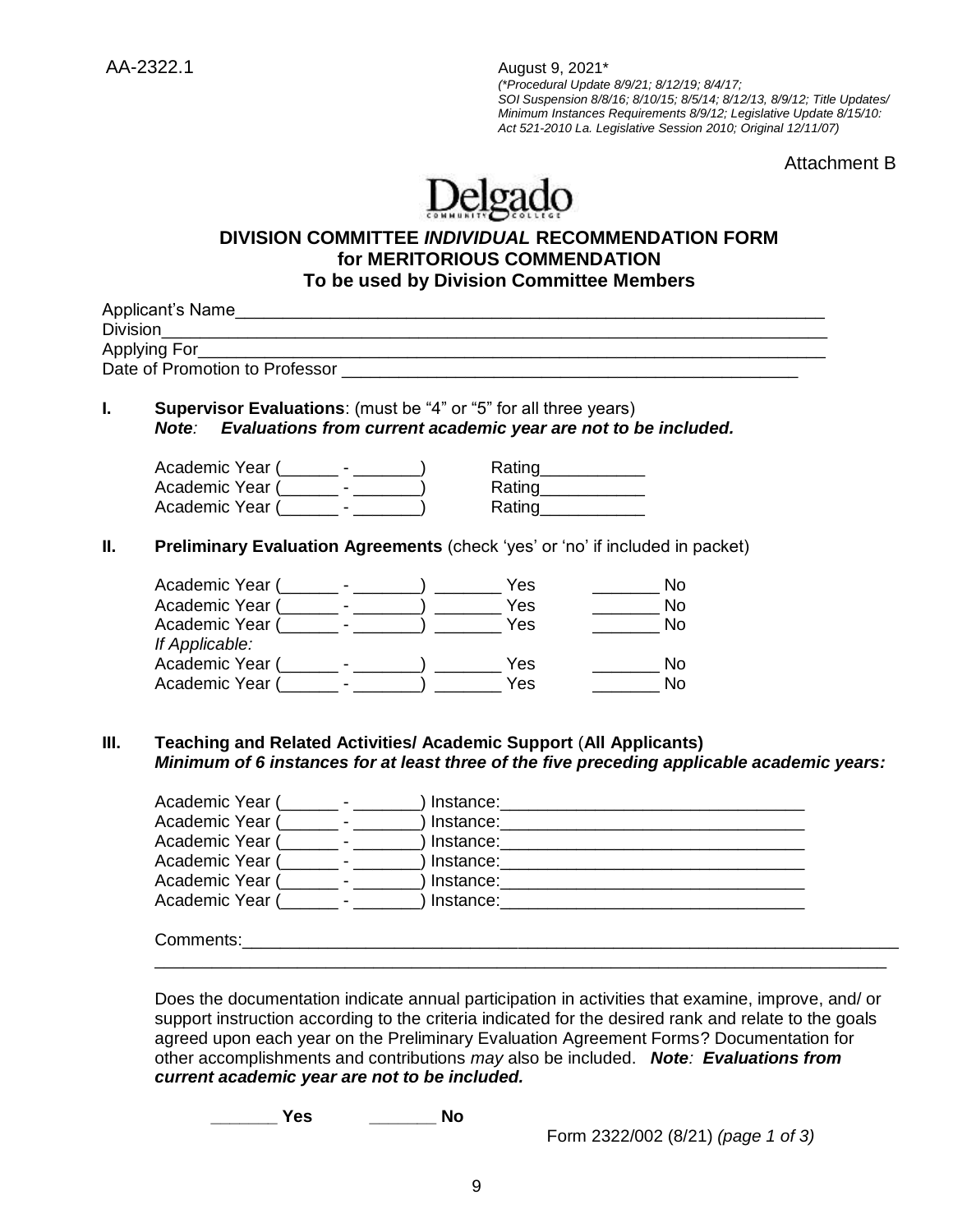Attachment B (continued)

#### **IV. Service to Students, Department, Division, and College (All Applicants)** *Minimum of 6 instances for at least three of the five preceding applicable academic years, which includes at least 1 instance at the college-wide level:*

| Academic Year ( | Instance:   |  |  |
|-----------------|-------------|--|--|
| Academic Year ( | J Instance: |  |  |
| Academic Year ( | Instance:   |  |  |
| Academic Year ( | ) Instance: |  |  |
| Academic Year ( | Instance:   |  |  |
| Academic Year ( | Instance:   |  |  |
|                 |             |  |  |
| Comments:       |             |  |  |

Does the documentation indicate annual participation in activities of service to students, department, division, and College according to the criteria specified for the desired rank and relate to the goals agreed upon each year on the Preliminary Evaluation Agreement Forms? Documentation for other accomplishments and contributions *may* also be included. *Note: Evaluations from current academic year are not to be included.* 

\_\_\_\_\_\_\_\_\_\_\_\_\_\_\_\_\_\_\_\_\_\_\_\_\_\_\_\_\_\_\_\_\_\_\_\_\_\_\_\_\_\_\_\_\_\_\_\_\_\_\_\_\_\_\_\_\_\_\_\_\_\_\_\_\_\_\_\_\_\_\_\_\_\_\_\_\_

**\_\_\_\_\_\_\_ Yes \_\_\_\_\_\_\_ No**

# **V. Professional Service and Development (All Applicants)** *Minimum of 6 instances for at least three of the five preceding applicable academic years:*

| Academic Year ( | Instance:   |  |  |
|-----------------|-------------|--|--|
| Academic Year ( | ) Instance: |  |  |
| Academic Year ( | Instance:   |  |  |
| Academic Year ( | ) Instance: |  |  |
| Academic Year ( | Instance:   |  |  |
| Academic Year ( | Instance:   |  |  |
| Comments:       |             |  |  |

Does the documentation indicate annual participation in professional service and/or development activities according to the criteria specified for the desired rank and relate to the goals agreed upon each year on the Preliminary Evaluation Agreement Forms? Documentation for other accomplishments and contributions *may* also be included. *Note: Evaluations from current academic year are not to be included.* 

\_\_\_\_\_\_\_\_\_\_\_\_\_\_\_\_\_\_\_\_\_\_\_\_\_\_\_\_\_\_\_\_\_\_\_\_\_\_\_\_\_\_\_\_\_\_\_\_\_\_\_\_\_\_\_\_\_\_\_\_\_\_\_\_\_\_\_\_\_\_\_\_\_\_\_\_\_

**\_\_\_\_\_\_\_ Yes \_\_\_\_\_\_\_ No**

Form 2322/002 (8/21) *(page 2 of 3)*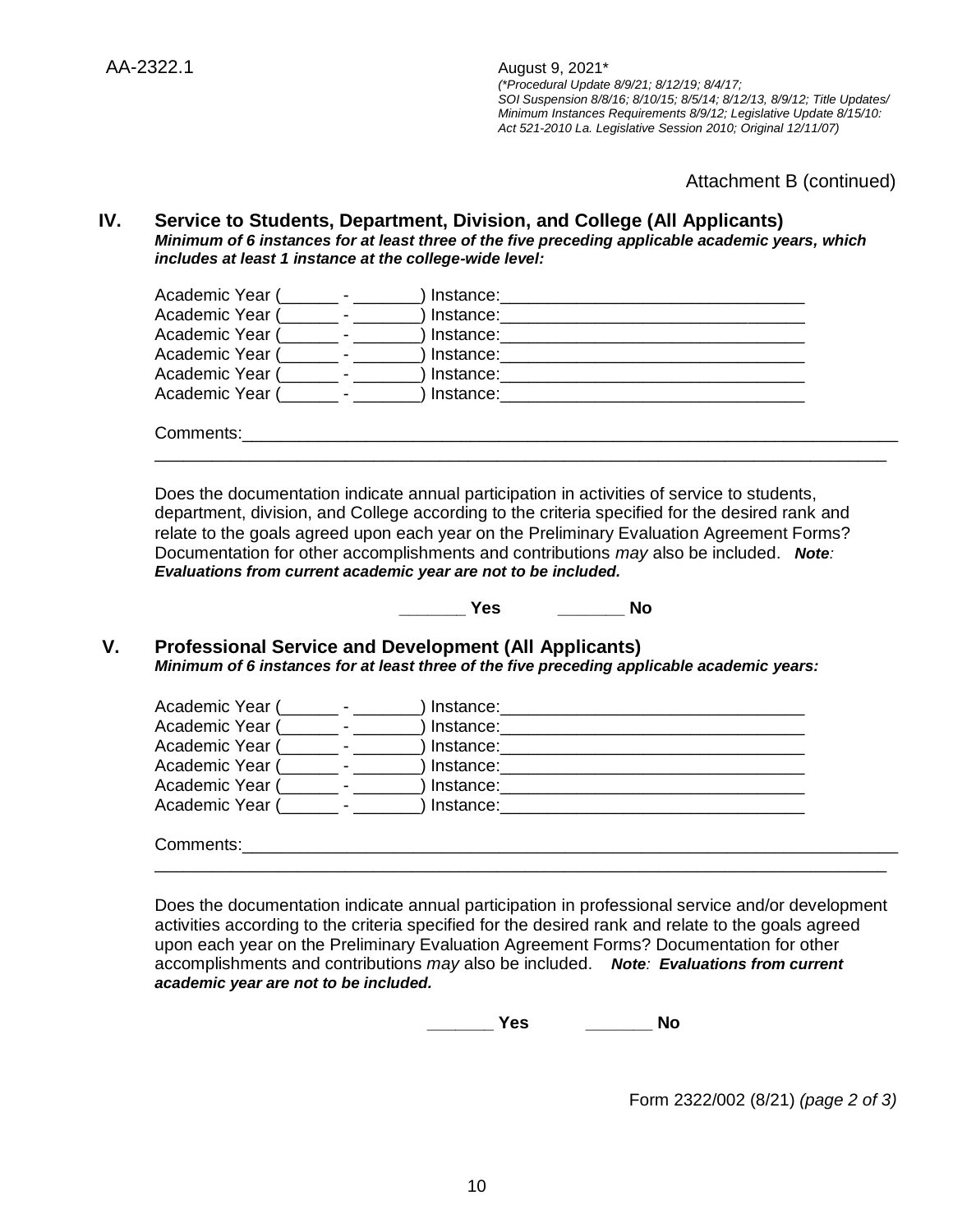Attachment B (continued)

# **VI. Leadership and Sharing of Content Area and/or Instructional Expertise with Colleagues (for Rank of Professor only)**

*Minimum of 3 instances for at least three of the five preceding applicable academic years:*

| Academic Year ( |                          | Instance: |  |  |
|-----------------|--------------------------|-----------|--|--|
| Academic Year ( | <b>Contract Contract</b> | Instance: |  |  |
| Academic Year ( | <b>Service State</b>     | Instance: |  |  |
| Academic Year ( |                          | Instance: |  |  |
| Academic Year ( |                          | Instance: |  |  |
| Academic Year ( |                          | Instance: |  |  |
| Comments:       |                          |           |  |  |
|                 |                          |           |  |  |

Does the documentation indicate at least three examples of participation in leadership activities or in activities designed to share expertise with colleagues according to the criteria specified for this rank and relate to the goals agreed upon each year on the Preliminary Evaluation Agreement Forms? Documentation for other accomplishments and contributions *may* also be included. *Note: Evaluations from current academic year are not to be included.*

**\_\_\_\_\_\_\_ Yes \_\_\_\_\_\_\_ No**

# **VII. Achievements and/or service to the Profession or Discipline External to the College**

Does the documentation indicate participation at least once during the period covered by the Portfolio in activities at the local, regional, or national level external to the College according to the criteria specified for meritorious commendation and relate to the goals agreed upon each year on the Preliminary Evaluation Agreement Forms? Documentation for other accomplishments and contributions *may* also be included. *Note: Evaluations from current academic year are not to be included.*

| Required: Academic Year ( | Yes | Nο |
|---------------------------|-----|----|
| Optional: Academic Year ( | Yes | N٥ |
| Optional: Academic Year ( | Yes | N٥ |
| Comments:                 |     |    |
|                           |     |    |

If the portfolio satisfactorily **meets all of the above criteria**, the applicant is eligible for meritorious commendation. Please indicate whether you agree that the requirements for meritorious commendation have been met according to the documentation in this portfolio.

\_\_\_\_\_\_\_\_\_\_\_\_\_\_\_\_\_\_\_\_\_\_\_\_\_\_\_\_\_\_\_\_\_\_\_\_\_\_\_\_\_\_\_\_\_\_ \_\_\_\_\_\_\_\_\_\_\_\_\_\_\_\_\_\_\_\_\_\_\_\_\_\_

\_\_\_\_\_\_\_\_\_\_\_\_\_\_\_\_\_\_\_\_\_\_\_\_\_\_\_\_\_\_\_\_\_\_\_\_\_\_\_\_\_\_\_\_\_\_ \_\_\_\_\_\_\_\_\_\_\_\_\_\_\_\_\_\_\_\_\_\_\_\_\_\_\_

Signature of Committee Member Date Date

If the criteria for any one of the above categories **have NOT been satisfactorily met**, or if the documentation for that category is insufficient, the applicant is NOT eligible for meritorious commendation at this time. If such is the case, please indicate reason or reasons for denying meritorious commendation:

Signature of Committee Member Date

Form 2322/002 (8/21) *(page 3 of 3)*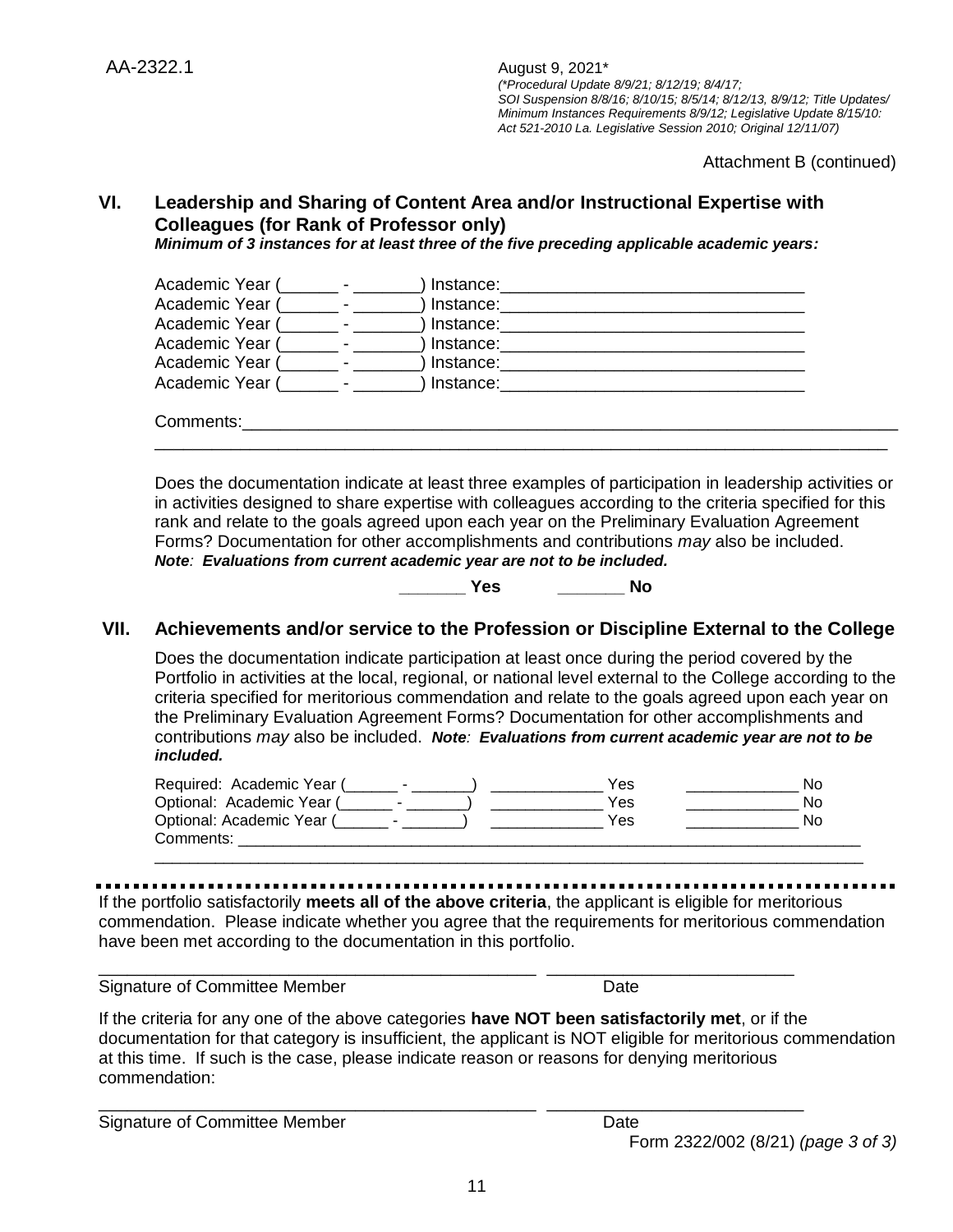Attachment C



# **DIVISION COMMITTEE RECOMMENDATION FORM**

**Portfolio Listing for** 

# **MERITORIOUS COMMENDATION**

**From**

**\_\_\_\_\_\_\_\_\_\_\_\_\_\_\_\_\_\_\_\_\_\_\_\_\_\_\_\_\_\_\_\_\_\_ Division**

**For each Meritorious Commendation Portfolio, list applicant's name and indicate whether the Portfolio met the criteria specified for meritorious commendation:**

| <b>Applicant's Name</b>               | <b>Met Criteria</b> | <b>Did Not Meet Criteria</b> |  |
|---------------------------------------|---------------------|------------------------------|--|
|                                       |                     |                              |  |
|                                       |                     |                              |  |
|                                       |                     |                              |  |
|                                       |                     |                              |  |
|                                       |                     |                              |  |
|                                       |                     |                              |  |
|                                       |                     |                              |  |
| Completed by:                         |                     |                              |  |
| Signature of Division Committee Chair | Date                | Form 2322/003 (8/21)         |  |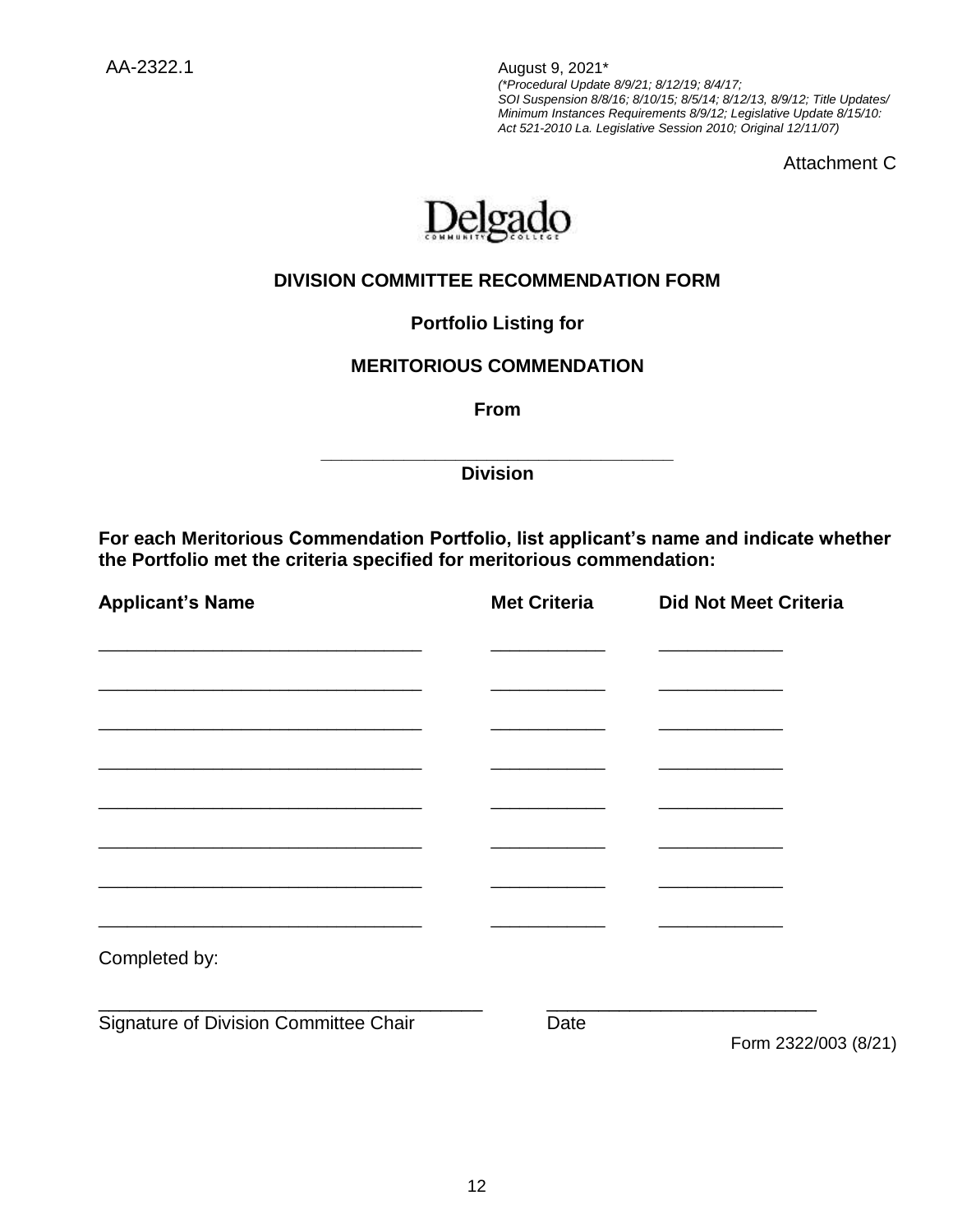Attachment D

# Delgado

# **COLLEGE COMMITTEE** *INDIVIDUAL* **RECOMMENDATION FORM for MERITORIOUS COMMENDATION To be used by College Committee Members**

| L.   | <b>Supervisor Evaluations:</b> (must be "4" or "5" for all three years)<br>Note: Evaluations from current academic year are not to be included.                                                                                                                                                                                                                    |
|------|--------------------------------------------------------------------------------------------------------------------------------------------------------------------------------------------------------------------------------------------------------------------------------------------------------------------------------------------------------------------|
|      | Academic Year (_________- _________)<br>Rating<br>Academic Year (________ - _______)<br>Rating__________                                                                                                                                                                                                                                                           |
|      | Academic Year (Fig. 2015)<br>Rating                                                                                                                                                                                                                                                                                                                                |
| Ш.   | Preliminary Evaluation Agreements (check 'yes' or 'no' if included in packet)                                                                                                                                                                                                                                                                                      |
|      | $\rule{1em}{0.15mm}$ Yes<br>Academic Year (________- - _______)<br>$\frac{1}{\sqrt{1-\frac{1}{2}}}\textsf{No}$                                                                                                                                                                                                                                                     |
|      | $\rule{1em}{0.15mm}$ Yes<br>Academic Year (________- - _______)<br>$\frac{1}{\sqrt{1-\frac{1}{2}}}\textbf{No}$                                                                                                                                                                                                                                                     |
|      | Academic Year (Collection - Collection - Collection - Collection - Collection - Collection - Collection - Coll<br>$\frac{1}{1}$ Yes<br>$\frac{1}{\sqrt{1-\frac{1}{2}}}\textsf{No}$                                                                                                                                                                                 |
|      | If Applicable:                                                                                                                                                                                                                                                                                                                                                     |
|      | $\overline{\phantom{a}}$ No<br>No                                                                                                                                                                                                                                                                                                                                  |
| III. | <b>Teaching and Related Activities/ Academic Support (All Applicants)</b><br>Minimum of 6 instances for at least three of the five preceding applicable academic years:                                                                                                                                                                                            |
|      | Academic Year (_______- - _______) Instance: ___________________________________                                                                                                                                                                                                                                                                                   |
|      | Academic Year (_______- - _______) Instance: ___________________________________                                                                                                                                                                                                                                                                                   |
|      | Academic Year (_______- - ________) Instance: __________________________________                                                                                                                                                                                                                                                                                   |
|      |                                                                                                                                                                                                                                                                                                                                                                    |
|      |                                                                                                                                                                                                                                                                                                                                                                    |
|      | Academic Year (about a contract of the state of the state of the state of the state of the state of the state o                                                                                                                                                                                                                                                    |
|      |                                                                                                                                                                                                                                                                                                                                                                    |
|      | <u> 1989 - Johann Stoff, amerikansk politiker (d. 1989)</u><br>Does the documentation indicate annual participation in activities that examine, improve, and/ or<br>support instruction according to the criteria indicated for the desired rank and relate to the goals<br>egreed upon each vear on the Proliminary Evaluation Agreement Fermal Dequmentation for |

agreed upon each year on the Preliminary Evaluation Agreement Forms? Documentation for other accomplishments and contributions *may* also be included. *Note: Evaluations from current academic year are not to be included.*

**\_\_\_\_\_\_\_ Yes \_\_\_\_\_\_\_ No**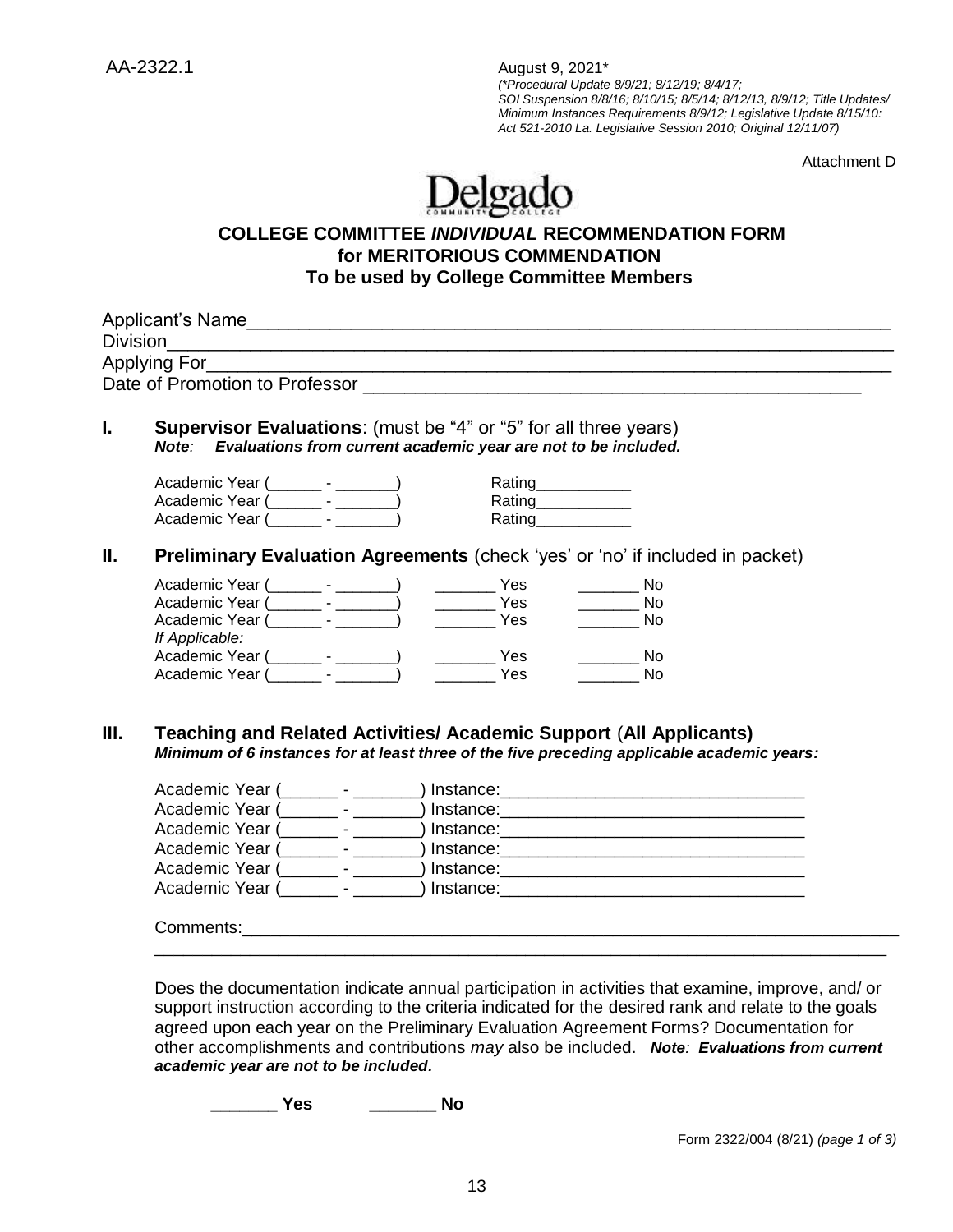Attachment D (continued)

#### **IV. Service to Students, Department, Division, and College (All Applicants)** *Minimum of 6 instances for at least three of the five preceding applicable academic years, which includes*

*at least 1 instance at the college-wide level:*

Comments:\_\_\_\_\_\_\_\_\_\_\_\_\_\_\_\_\_\_\_\_\_\_\_\_\_\_\_\_\_\_\_\_\_\_\_\_\_\_\_\_\_\_\_\_\_\_\_\_\_\_\_\_\_\_\_\_\_\_\_\_\_\_\_\_\_\_\_\_\_

| Academic Year ( |  | Instance:   |
|-----------------|--|-------------|
| Academic Year ( |  | Instance:   |
| Academic Year ( |  | ) Instance: |
| Academic Year ( |  | ) Instance: |
| Academic Year ( |  | Instance:   |
| Academic Year ( |  | Instance:   |
|                 |  |             |

Does the documentation indicate annual participation in activities of service to students, department, division, and College according to the criteria specified for the desired rank and relate to the goals agreed upon each year on the Preliminary Evaluation Agreement Forms? Documentation for other accomplishments and contributions *may* also be included. *Note: Evaluations from current academic year are not to be included.* 

\_\_\_\_\_\_\_\_\_\_\_\_\_\_\_\_\_\_\_\_\_\_\_\_\_\_\_\_\_\_\_\_\_\_\_\_\_\_\_\_\_\_\_\_\_\_\_\_\_\_\_\_\_\_\_\_\_\_\_\_\_\_\_\_\_\_\_\_\_\_\_\_\_\_\_\_\_

**\_\_\_\_\_\_\_ Yes \_\_\_\_\_\_\_ No**

### **V. Professional Service and Development (All Applicants)** *Minimum of 6 instances for at least three of the five preceding applicable academic years:*

| Academic Year ( | Instance: |  |
|-----------------|-----------|--|
| Academic Year ( | Instance: |  |
| Academic Year ( | Instance: |  |
| Academic Year ( | Instance: |  |
| Academic Year ( | Instance: |  |
| Academic Year ( | Instance: |  |
|                 |           |  |
| Comments:       |           |  |

Does the documentation indicate annual participation in professional service and/or development activities according to the criteria specified for the desired rank and relate to the goals agreed upon each year on the Preliminary Evaluation Agreement Forms? Documentation for other accomplishments and contributions *may* also be included. *Note: Evaluations from current academic year are not to be included.* 

\_\_\_\_\_\_\_\_\_\_\_\_\_\_\_\_\_\_\_\_\_\_\_\_\_\_\_\_\_\_\_\_\_\_\_\_\_\_\_\_\_\_\_\_\_\_\_\_\_\_\_\_\_\_\_\_\_\_\_\_\_\_\_\_\_\_\_\_\_\_\_\_\_\_\_\_\_

**\_\_\_\_\_\_\_ Yes \_\_\_\_\_\_\_ No**

Form 2322/004 (8/21) *(page 2 of 3)*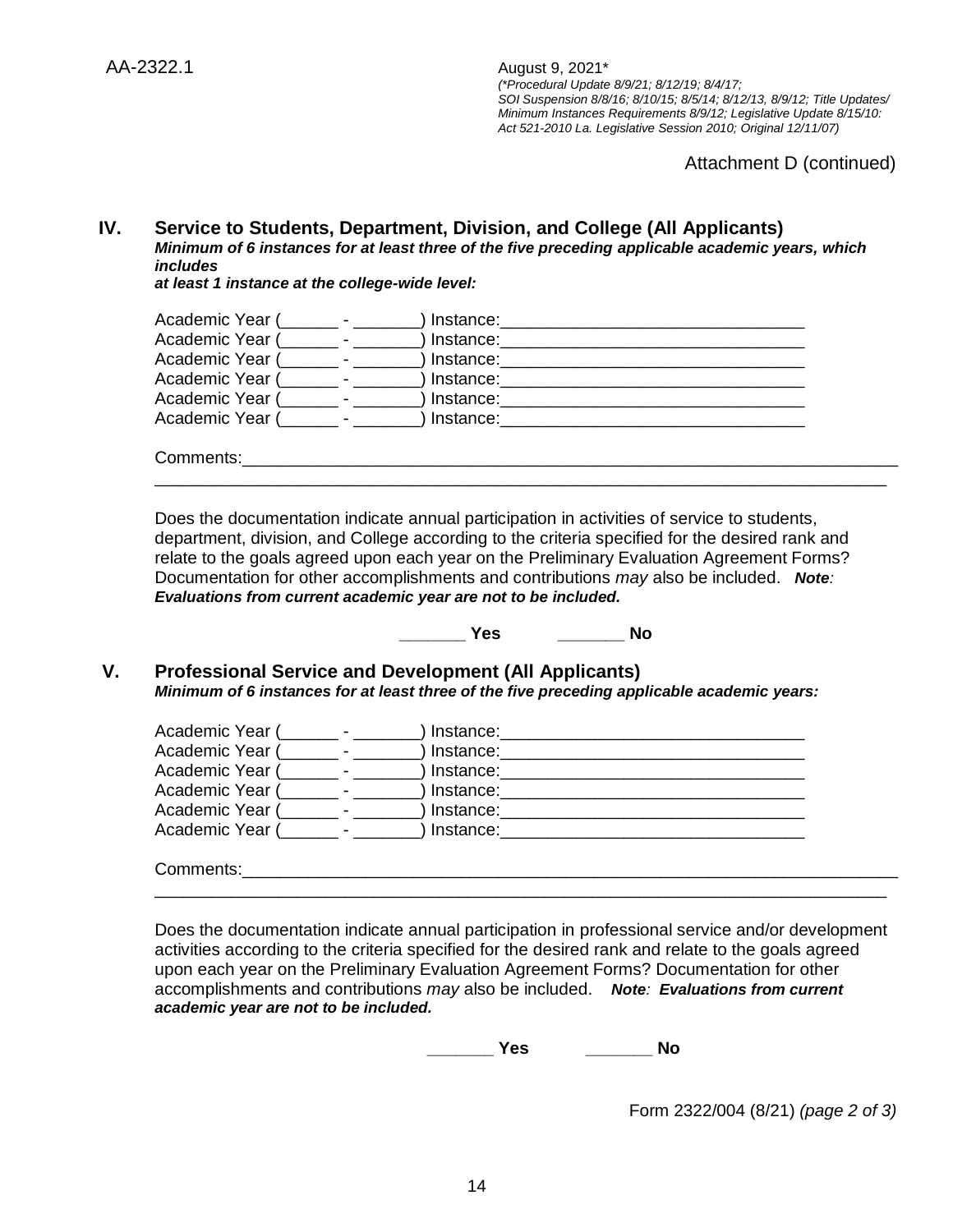Attachment D (continued)

# **VI. Leadership and Sharing of Content Area and/or Instructional Expertise with Colleagues (for Rank of Professor only)**

*Minimum of 3 instances for at least three of the five preceding applicable academic years:*

| Academic Year ( |                          | Instance: |  |
|-----------------|--------------------------|-----------|--|
| Academic Year ( | $\sim 100$ km s $^{-1}$  | Instance: |  |
| Academic Year ( |                          | Instance: |  |
| Academic Year ( |                          | Instance: |  |
| Academic Year ( |                          | Instance: |  |
| Academic Year ( | <b>Contract Contract</b> | Instance: |  |
| Comments:       |                          |           |  |
|                 |                          |           |  |

Does the documentation indicate at least three examples of participation in leadership activities or in activities designed to share expertise with colleagues according to the criteria specified for this rank and relate to the goals agreed upon each year on the Preliminary Evaluation Agreement Forms? Documentation for other accomplishments and contributions *may* also be included. *Note: Evaluations from current academic year are not to be included.*

**\_\_\_\_\_\_\_ Yes \_\_\_\_\_\_\_ No**

# **VII. Achievements and/or service to the Profession or Discipline External to the College**

Does the documentation indicate participation at least once during the period covered by the Portfolio in activities at the local, regional, or national level external to the College according to the criteria specified for meritorious commendation and relate to the goals agreed upon each year on the Preliminary Evaluation Agreement Forms? Documentation for other accomplishments and contributions *may* also be included. *Note: Evaluations from current academic year are not to be included.*

| Required: Academic Year ( | Yes | NΟ |
|---------------------------|-----|----|
| Optional: Academic Year ( | Yes | N٥ |
| Optional: Academic Year ( | Yes | N٥ |
| Comments:                 |     |    |
|                           |     |    |

If the portfolio satisfactorily **meets all of the above criteria**, the applicant is eligible for meritorious commendation. Please indicate whether you agree that the requirements for meritorious commendation have been met according to the documentation in this portfolio.

\_\_\_\_\_\_\_\_\_\_\_\_\_\_\_\_\_\_\_\_\_\_\_\_\_\_\_\_\_\_\_\_\_\_\_\_\_\_\_\_\_\_\_\_\_\_ \_\_\_\_\_\_\_\_\_\_\_\_\_\_\_\_\_\_\_\_\_\_\_\_\_\_

Signature of Committee Member Date Date

If the criteria for any one of the above categories **have NOT been satisfactorily met**, or if the documentation for that category is insufficient, the applicant is NOT eligible for meritorious commendation at this time. If such is the case, please indicate reason or reasons for denying meritorious commendation:

| Signature of Committee Member | Date         |
|-------------------------------|--------------|
|                               |              |
|                               | Attachment E |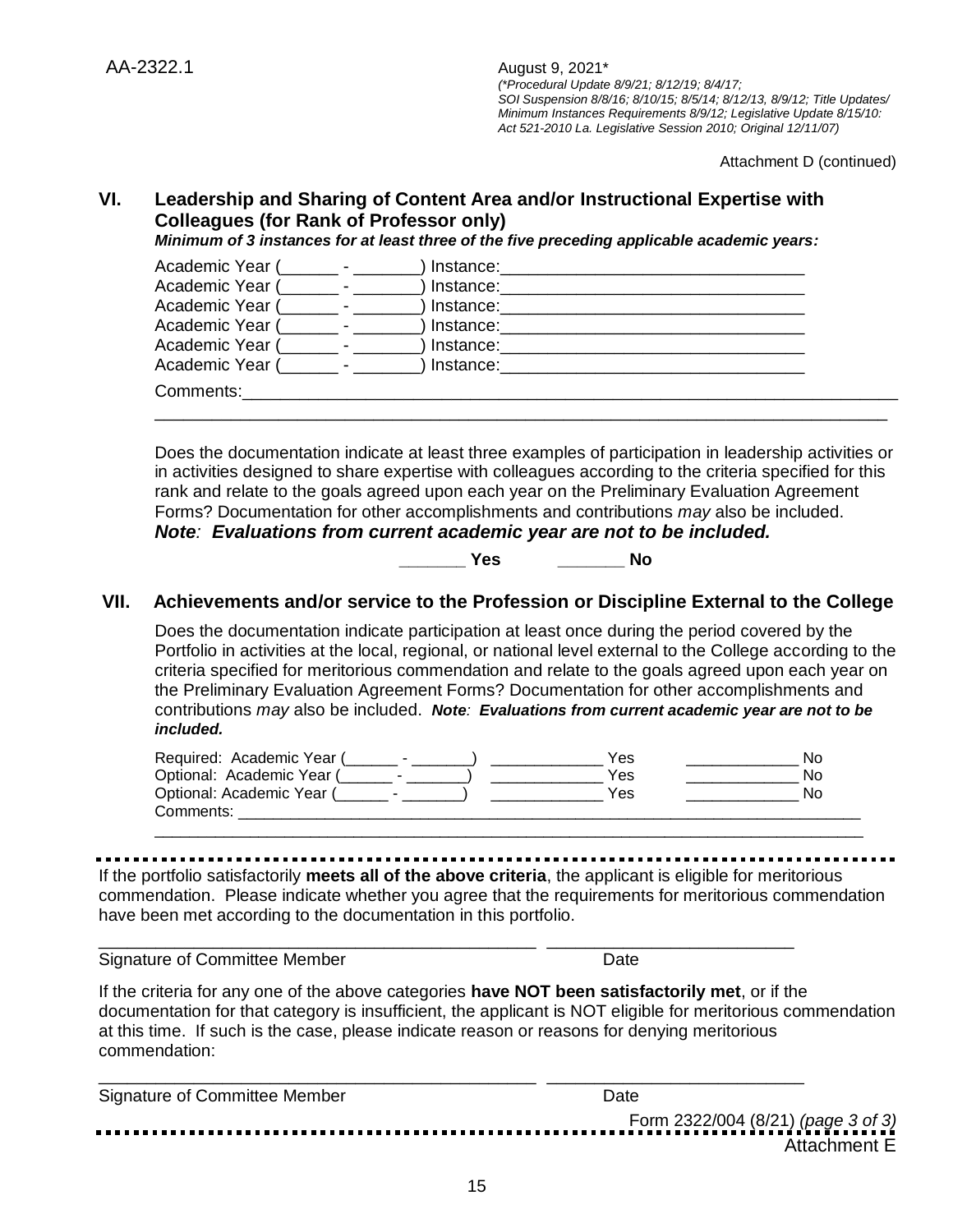AA-2322.1 August 9, 2021\*

*(\*Procedural Update 8/9/21; 8/12/19; 8/4/17; SOI Suspension 8/8/16; 8/10/15; 8/5/14; 8/12/13, 8/9/12; Title Updates/ Minimum Instances Requirements 8/9/12; Legislative Update 8/15/10: Act 521-2010 La. Legislative Session 2010; Original 12/11/07)*



# **COLLEGE COMMITTEE RECOMMENDATION FORM**

# **Portfolio Listing for**

# **MERITORIOUS COMMENDATION**

**From**

# **The College Committee**

**For each Meritorious Commendation Portfolio, list applicant's name and indicate whether the Portfolio met the criteria specified for meritorious commendation:**

| <b>Applicant's Name</b>              | <b>Met Criteria</b> | <b>Did Not Meet Criteria</b> |
|--------------------------------------|---------------------|------------------------------|
|                                      |                     |                              |
|                                      |                     |                              |
|                                      |                     |                              |
|                                      |                     |                              |
|                                      |                     |                              |
|                                      |                     |                              |
|                                      |                     |                              |
| Completed by:                        |                     |                              |
| Signature of College Committee Chair | Date                | Form 2322/004 (8/21)         |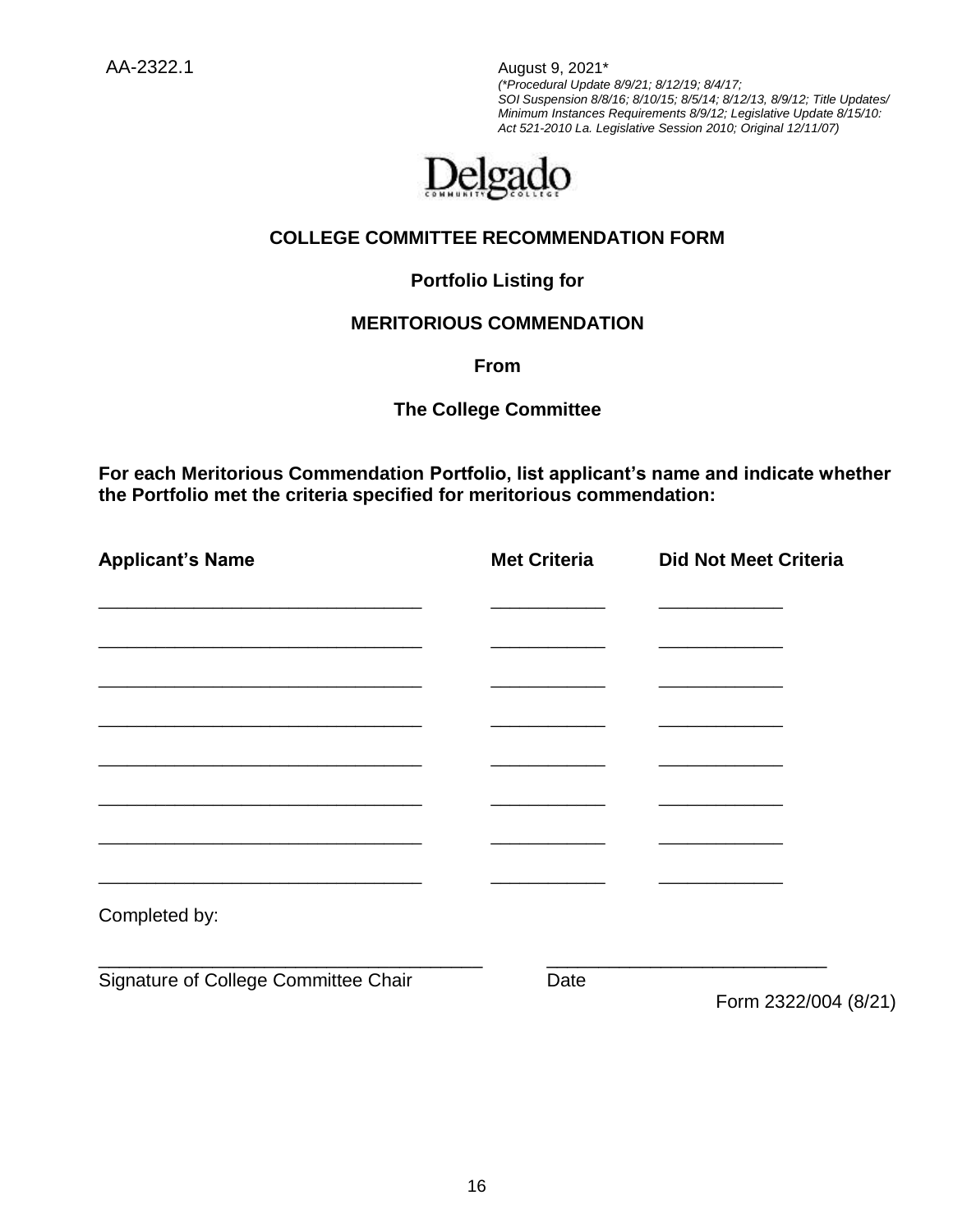Attachment F

# Delgado

# **ACADEMIC AFFAIRS PROMOTION APPEALS COUNCIL** *INDIVIDUAL* **RECOMMENDATION FORM for MERITORIOUS COMMENDATION To be used by Academic Affairs Promotion Appeals Council Members**

|      | Applying For                                                                                                                             |                                                        |                                                                                                                                                                                                                                                                                                                                                                                                                      | Date of Promotion to Professor <b>Example 20</b> No. 1 No. 1 No. 1 No. 1 No. 1 No. 1 No. 1 No. 1 No. 1 No. 1 No. 1 No                                                   |  |
|------|------------------------------------------------------------------------------------------------------------------------------------------|--------------------------------------------------------|----------------------------------------------------------------------------------------------------------------------------------------------------------------------------------------------------------------------------------------------------------------------------------------------------------------------------------------------------------------------------------------------------------------------|-------------------------------------------------------------------------------------------------------------------------------------------------------------------------|--|
| L.   | Supervisor Evaluations: (must be "4" or "5" for all three years)<br>Note: Evaluations from current academic year are not to be included. |                                                        |                                                                                                                                                                                                                                                                                                                                                                                                                      |                                                                                                                                                                         |  |
|      | Academic Year (_______ - _______)<br>Academic Year (2002)<br>Academic Year (Fig. 1986)                                                   |                                                        |                                                                                                                                                                                                                                                                                                                                                                                                                      | Rating___________<br>Rating___________<br>Rating                                                                                                                        |  |
| П.   |                                                                                                                                          |                                                        |                                                                                                                                                                                                                                                                                                                                                                                                                      | Preliminary Evaluation Agreements (check 'yes' or 'no' if included in packet)                                                                                           |  |
|      |                                                                                                                                          |                                                        | $\frac{1}{\sqrt{1-\frac{1}{2}}\sqrt{1-\frac{1}{2}}\sqrt{1-\frac{1}{2}}\sqrt{1-\frac{1}{2}}\sqrt{1-\frac{1}{2}}\sqrt{1-\frac{1}{2}}\sqrt{1-\frac{1}{2}}\sqrt{1-\frac{1}{2}}\sqrt{1-\frac{1}{2}}\sqrt{1-\frac{1}{2}}\sqrt{1-\frac{1}{2}}\sqrt{1-\frac{1}{2}}\sqrt{1-\frac{1}{2}}\sqrt{1-\frac{1}{2}}\sqrt{1-\frac{1}{2}}\sqrt{1-\frac{1}{2}}\sqrt{1-\frac{1}{2}}\sqrt{1-\frac{1}{2}}\sqrt{1-\frac{1}{2}}\sqrt{1-\frac$ | No.                                                                                                                                                                     |  |
|      | Academic Year (____________________)                                                                                                     |                                                        | $\frac{1}{1}$ Yes                                                                                                                                                                                                                                                                                                                                                                                                    | No.                                                                                                                                                                     |  |
|      | Academic Year (Fig. 1986)                                                                                                                |                                                        | <b>Example Street</b> Yes                                                                                                                                                                                                                                                                                                                                                                                            | N <sub>0</sub>                                                                                                                                                          |  |
|      | If Applicable:                                                                                                                           |                                                        |                                                                                                                                                                                                                                                                                                                                                                                                                      |                                                                                                                                                                         |  |
|      | Academic Year (Fig. 2014)                                                                                                                |                                                        | $\frac{1}{2}$ Yes                                                                                                                                                                                                                                                                                                                                                                                                    | <b>No</b>                                                                                                                                                               |  |
|      | Academic Year (Fig. 1986)                                                                                                                |                                                        | <b>Yes</b>                                                                                                                                                                                                                                                                                                                                                                                                           | <b>No</b>                                                                                                                                                               |  |
| III. |                                                                                                                                          |                                                        |                                                                                                                                                                                                                                                                                                                                                                                                                      | <b>Teaching and Related Activities/ Academic Support (All Applicants)</b><br>Minimum of 6 instances for at least three of the five preceding applicable academic years: |  |
|      |                                                                                                                                          |                                                        |                                                                                                                                                                                                                                                                                                                                                                                                                      |                                                                                                                                                                         |  |
|      | Academic Year (                                                                                                                          |                                                        |                                                                                                                                                                                                                                                                                                                                                                                                                      |                                                                                                                                                                         |  |
|      | Academic Year (                                                                                                                          |                                                        |                                                                                                                                                                                                                                                                                                                                                                                                                      |                                                                                                                                                                         |  |
|      | Academic Year (                                                                                                                          | $\mathcal{L} = \mathcal{L} \left( \mathcal{L} \right)$ |                                                                                                                                                                                                                                                                                                                                                                                                                      |                                                                                                                                                                         |  |
|      | Academic Year (                                                                                                                          | and the state of the state of                          |                                                                                                                                                                                                                                                                                                                                                                                                                      |                                                                                                                                                                         |  |
|      |                                                                                                                                          |                                                        |                                                                                                                                                                                                                                                                                                                                                                                                                      |                                                                                                                                                                         |  |
|      |                                                                                                                                          |                                                        |                                                                                                                                                                                                                                                                                                                                                                                                                      |                                                                                                                                                                         |  |
|      |                                                                                                                                          |                                                        |                                                                                                                                                                                                                                                                                                                                                                                                                      |                                                                                                                                                                         |  |

Does the documentation indicate annual participation in activities that examine, improve, and/ or support instruction according to the criteria indicated for the desired rank and relate to the goals agreed upon each year on the Preliminary Evaluation Agreement Forms? Documentation for other accomplishments and contributions *may* also be included. *Note: Evaluations from current academic year are not to be included.*

**\_\_\_\_\_\_\_ Yes \_\_\_\_\_\_\_ No**

Form 2322/005 (8/21) *(page 1 of 3)*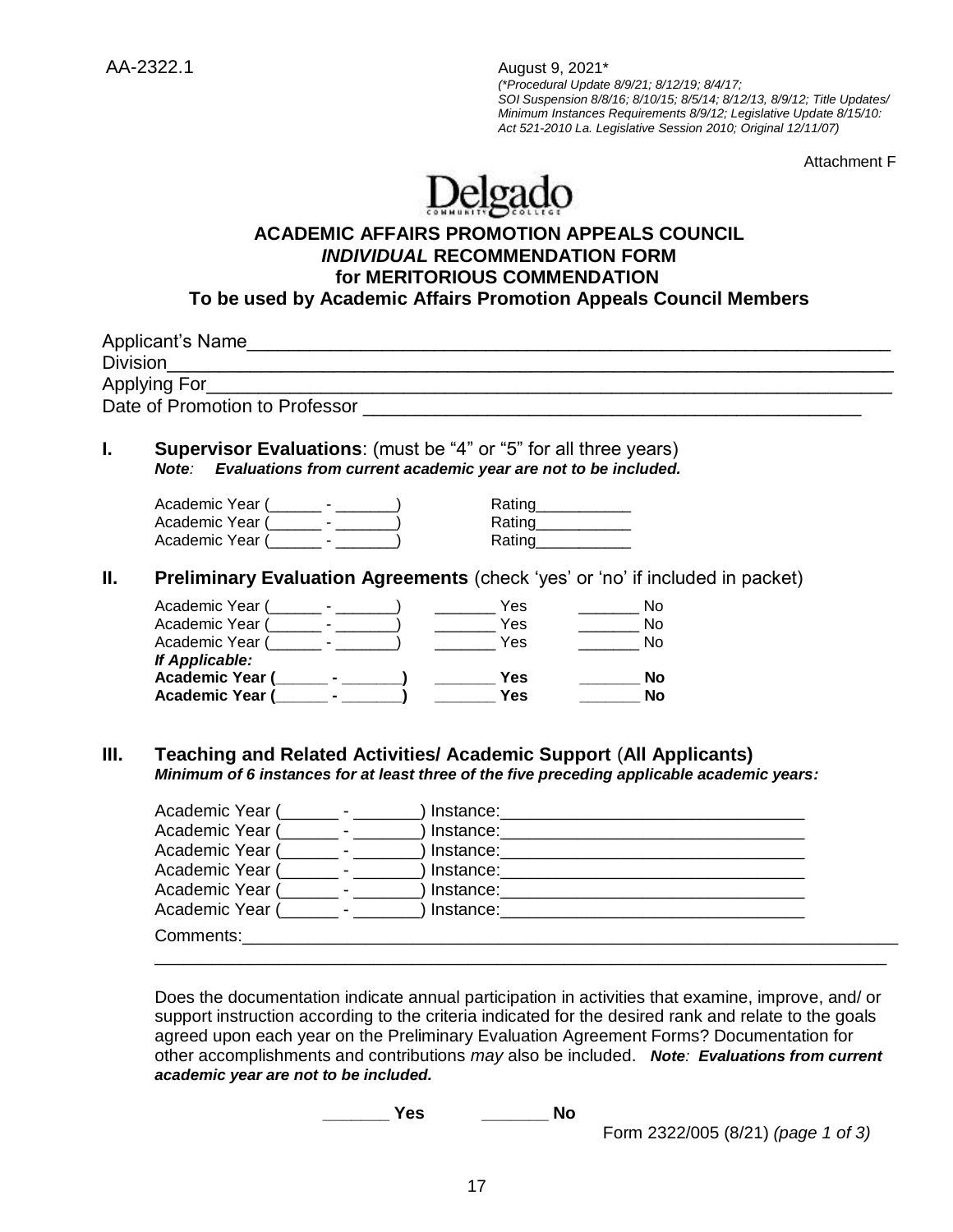Attachment F (continued)

### **IV. Service to Students, Department, Division, and College (All Applicants)** *Minimum of 6 instances for at least three of the five preceding applicable academic years, which includes at least 1 instance at the college-wide level:*

| Academic Year ( | Instance: |  |
|-----------------|-----------|--|
| Academic Year ( | Instance: |  |
| Academic Year ( | Instance: |  |
| Academic Year ( | Instance: |  |
| Academic Year ( | Instance: |  |
| Academic Year ( | Instance: |  |
| Comments:       |           |  |
|                 |           |  |

Does the documentation indicate annual participation in activities of service to students, department, division, and College according to the criteria specified for the desired rank and relate to the goals agreed upon each year on the Preliminary Evaluation Agreement Forms? Documentation for other accomplishments and contributions *may* also be included. *Note: Evaluations from current academic year are not to be included.* 

**\_\_\_\_\_\_\_ Yes \_\_\_\_\_\_\_ No**

#### **V. Professional Service and Development (All Applicants)** *Minimum of 6 instances for at least three of the five preceding applicable academic years:*

| Academic Year ( |                | Instance:   |  |
|-----------------|----------------|-------------|--|
| Academic Year ( | $\blacksquare$ | Instance:   |  |
| Academic Year ( |                | Instance:   |  |
| Academic Year ( |                | Instance:   |  |
| Academic Year ( |                | Instance:   |  |
| Academic Year ( |                | ) Instance: |  |
| Comments:       |                |             |  |
|                 |                |             |  |

Does the documentation indicate annual participation in professional service and/or development activities according to the criteria specified for the desired rank and relate to the goals agreed upon each year on the Preliminary Evaluation Agreement Forms? Documentation for other accomplishments and contributions *may* also be included. *Note: Evaluations from current academic year are not to be included.* 

**\_\_\_\_\_\_\_ Yes \_\_\_\_\_\_\_ No**

Form 2322/005 (8/21) *(page 2 of 3)*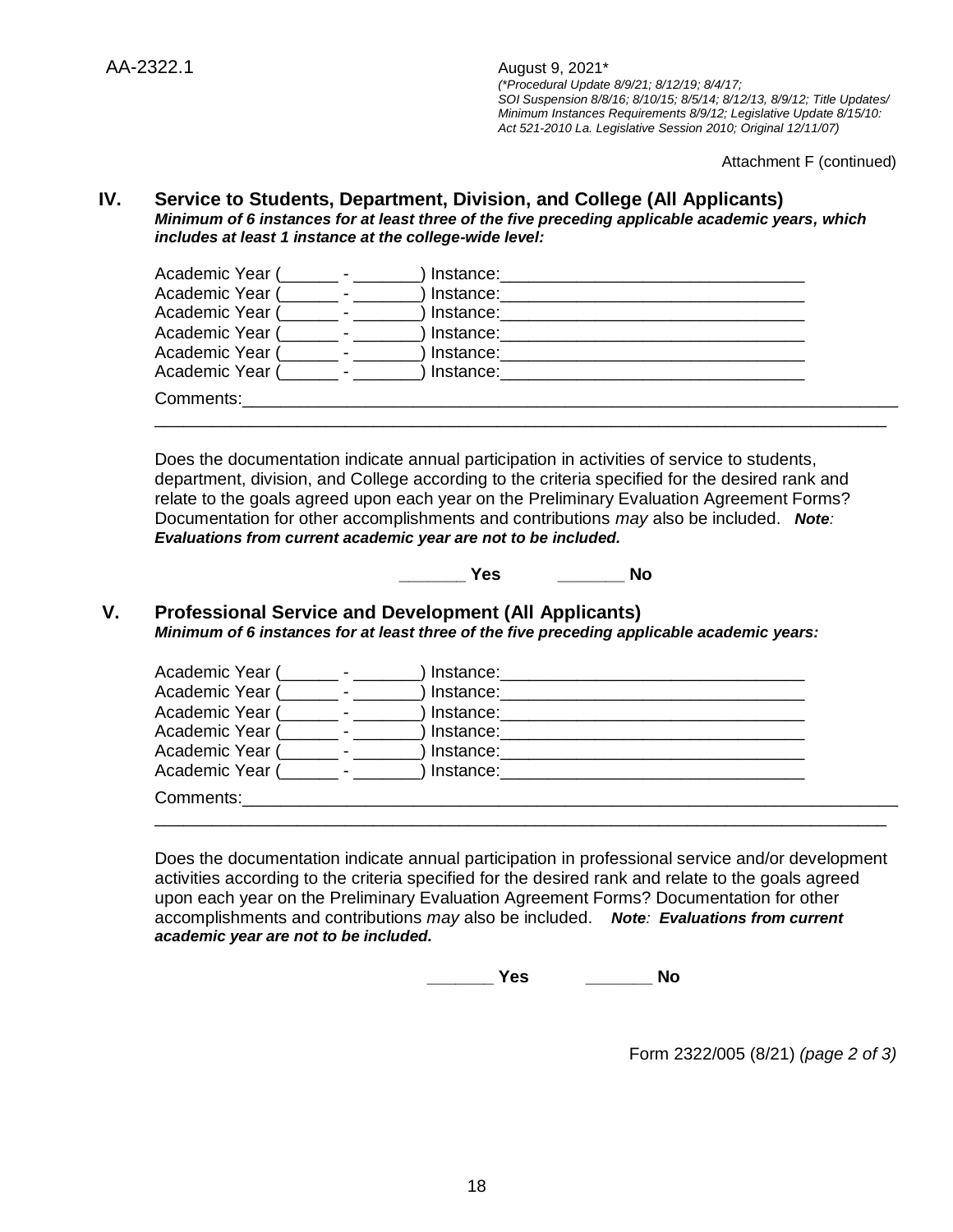Attachment F (continued)

# **VI. Leadership and Sharing of Content Area and/or Instructional Expertise with Colleagues (for Rank of Professor only)**

*Minimum of 3 instances for at least three of the five preceding applicable academic years:*

| Academic Year ( |                          | Instance:   |  |
|-----------------|--------------------------|-------------|--|
| Academic Year ( | <b>Contract Contract</b> | ) Instance: |  |
| Academic Year ( |                          | Instance:   |  |
| Academic Year ( |                          | Instance:   |  |
| Academic Year ( |                          | Instance:   |  |
| Academic Year ( |                          | ) Instance: |  |
| Comments:       |                          |             |  |
|                 |                          |             |  |

Does the documentation indicate at least three examples of participation in leadership activities or in activities designed to share expertise with colleagues according to the criteria specified for this rank and relate to the goals agreed upon each year on the Preliminary Evaluation Agreement Forms? Documentation for other accomplishments and contributions *may* also be included. *Note: Evaluations from current academic year are not to be included.*

**\_\_\_\_\_\_\_ Yes \_\_\_\_\_\_\_ No**

# **VII. Achievements and/or service to the Profession or Discipline External to the College**

Does the documentation indicate participation at least once during the period covered by the Portfolio in activities at the local, regional, or national level external to the College according to the criteria specified for meritorious commendation and relate to the goals agreed upon each year on the Preliminary Evaluation Agreement Forms? Documentation for other accomplishments and contributions *may* also be included. *Note: Evaluations from current academic year are not to be included.*

| Required: Academic Year ( | Yes | Nο  |
|---------------------------|-----|-----|
| Optional: Academic Year ( | Yes | No  |
| Optional: Academic Year ( | Yes | No. |
| Comments:                 |     |     |

\_\_\_\_\_\_\_\_\_\_\_\_\_\_\_\_\_\_\_\_\_\_\_\_\_\_\_\_\_\_\_\_\_\_\_\_\_\_\_\_\_\_\_\_\_\_\_\_\_\_\_\_\_\_\_\_\_\_\_\_\_\_\_\_\_\_\_\_\_\_\_\_\_\_\_\_\_\_\_\_\_\_

If the portfolio satisfactorily **meets all of the above criteria**, the applicant is eligible for meritorious commendation. Please indicate whether you agree that the requirements for meritorious commendation have been met according to the documentation in this portfolio.

\_\_\_\_\_\_\_\_\_\_\_\_\_\_\_\_\_\_\_\_\_\_\_\_\_\_\_\_\_\_\_\_\_\_\_\_\_\_\_\_\_\_\_\_\_\_ \_\_\_\_\_\_\_\_\_\_\_\_\_\_\_\_\_\_\_\_\_\_\_\_\_\_

\_\_\_\_\_\_\_\_\_\_\_\_\_\_\_\_\_\_\_\_\_\_\_\_\_\_\_\_\_\_\_\_\_\_\_\_\_\_\_\_\_\_\_\_\_\_ \_\_\_\_\_\_\_\_\_\_\_\_\_\_\_\_\_\_\_\_\_\_\_\_\_\_\_

Signature of Committee Member Date Date

If the criteria for any one of the above categories **have NOT been satisfactorily met**, or if the documentation for that category is insufficient, the applicant is NOT eligible for meritorious commendation at this time. If such is the case, please indicate reason or reasons for denying meritorious commendation:

Signature of Committee Member Date Date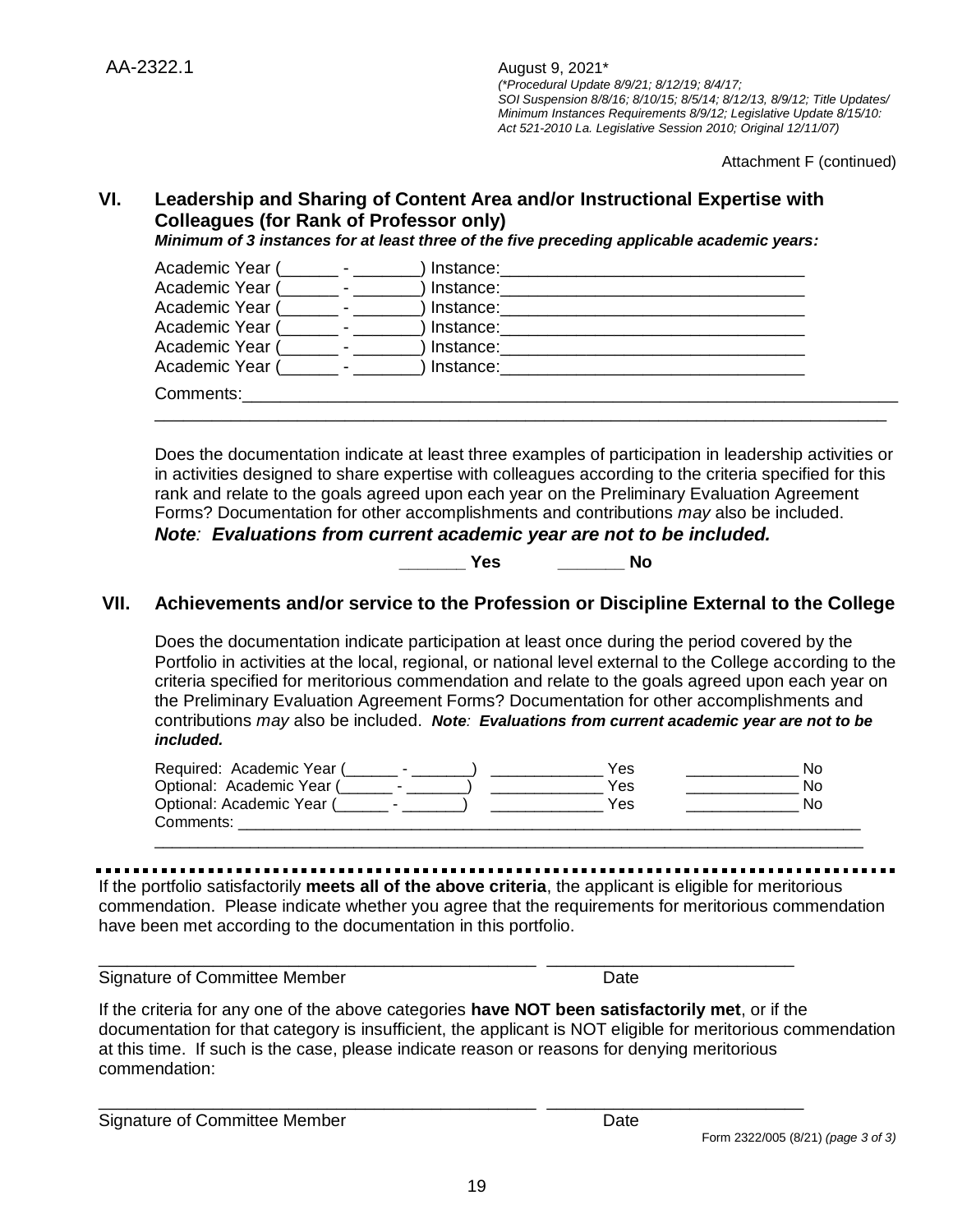AA-2322.1 August 9, 2021\*

*(\*Procedural Update 8/9/21; 8/12/19; 8/4/17; SOI Suspension 8/8/16; 8/10/15; 8/5/14; 8/12/13, 8/9/12; Title Updates/ Minimum Instances Requirements 8/9/12; Legislative Update 8/15/10: Act 521-2010 La. Legislative Session 2010; Original 12/11/07)*

Attachment G



# **ACADEMIC AFFAIRS PROMOTION APPEALS COUNCIL RECOMMENDATION FORM**

**Portfolio Listing for** 

# **MERITORIOUS COMMENDATION**

**From**

**The Academic Affairs Promotion Appeals Council**

**For each Meritorious Commendation Portfolio, list applicant's name and indicate whether the Portfolio met the criteria specified for meritorious commendation.**

| <b>Applicant's Name</b>                                                                                                | <b>Met Criteria</b> | <b>Did Not Meet Criteria</b> |
|------------------------------------------------------------------------------------------------------------------------|---------------------|------------------------------|
|                                                                                                                        |                     |                              |
|                                                                                                                        |                     |                              |
|                                                                                                                        |                     |                              |
|                                                                                                                        |                     |                              |
| <u> 1989 - Johann John Stone, mars et al. 1989 - John Stone, mars et al. 1989 - John Stone, mars et al. 1989 - Joh</u> |                     |                              |
|                                                                                                                        |                     |                              |
|                                                                                                                        |                     |                              |
| Completed by:                                                                                                          |                     |                              |
| Signature of Vice Chancellor<br>for Academic Affairs                                                                   | Date                |                              |
|                                                                                                                        |                     | Form 2322/007 (8/21)         |